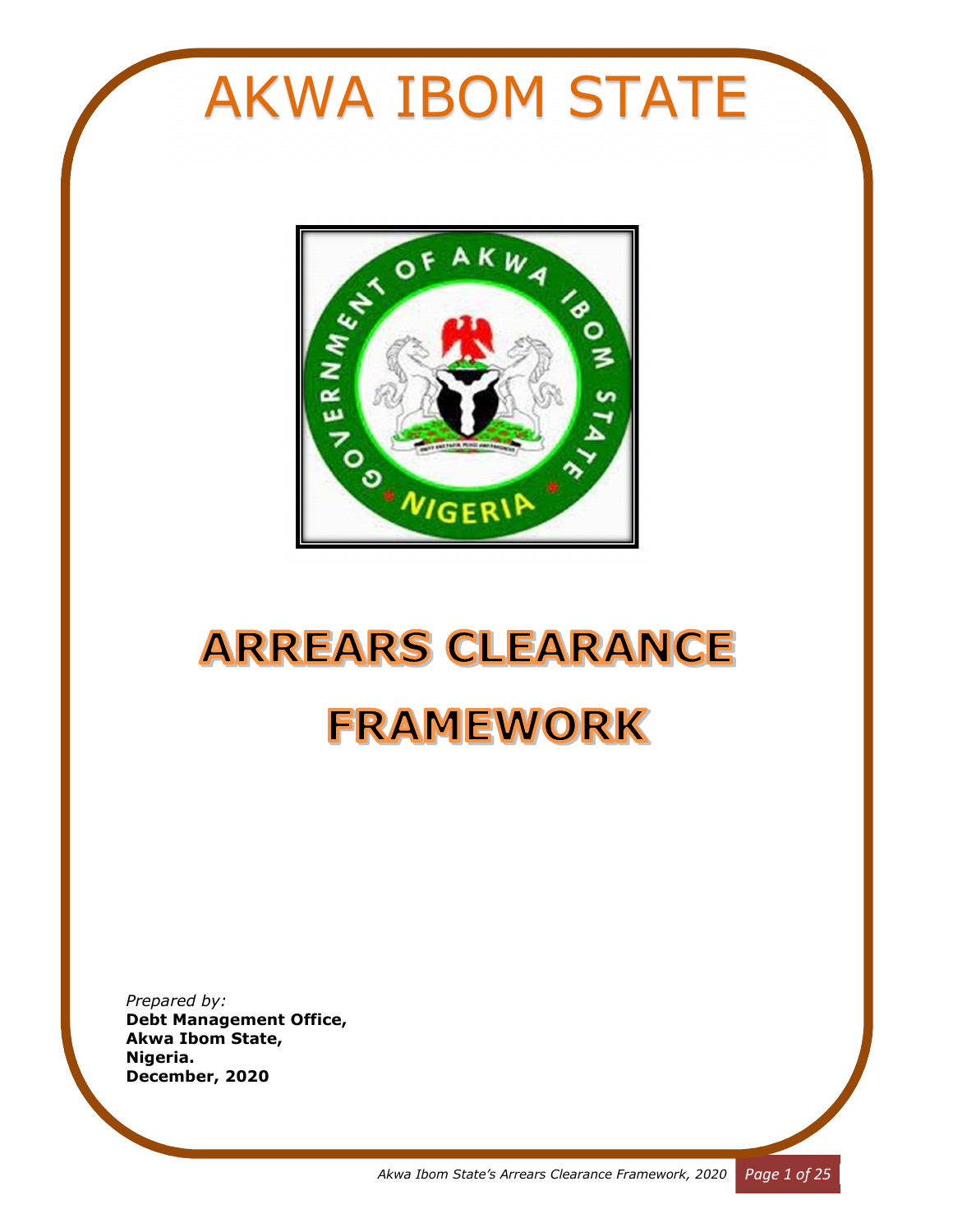# **ACRONYMS AND DEFINITIONS**

| <b>APA</b>   | Annual Performance Assessment                             |  |  |  |  |
|--------------|-----------------------------------------------------------|--|--|--|--|
| <b>DLI</b>   | Disbursement-linked Indicator                             |  |  |  |  |
| <b>DLR</b>   | Disbursement-linked Result                                |  |  |  |  |
| <b>DMO</b>   | Debt Management Office - Nigeria                          |  |  |  |  |
| <b>FAAC</b>  | <b>Federation Account Allocation Committee</b>            |  |  |  |  |
| <b>FGN</b>   | <b>Federal Government of Nigeria</b>                      |  |  |  |  |
| <b>FMIS</b>  | Financial Management Information System                   |  |  |  |  |
| <b>FRA</b>   | <b>Fiscal Responsibility Act</b>                          |  |  |  |  |
| <b>FRL</b>   | <b>Fiscal Responsibility Laws</b>                         |  |  |  |  |
| <b>FSP</b>   | <b>Fiscal Sustainability Plan</b>                         |  |  |  |  |
| <b>FY</b>    | Fiscal Year for the Government, running 1 Jan to 31 Dec   |  |  |  |  |
| <b>GDP</b>   | <b>Gross Domestic Product</b>                             |  |  |  |  |
| <b>HFD</b>   | Home Finance Department (Federal Ministry of Finance)     |  |  |  |  |
| <b>IGR</b>   | <b>Internally Generated Revenues</b>                      |  |  |  |  |
| <b>IVA</b>   | <b>Independent Verification Agent</b>                     |  |  |  |  |
| <b>MDA</b>   | Ministries, Departments and Agencies                      |  |  |  |  |
| <b>MTEF</b>  | Medium-term Expenditure Framework                         |  |  |  |  |
| <b>OAG</b>   | Office of the Accountant General                          |  |  |  |  |
| <b>OAuG</b>  | Office of the Auditor General                             |  |  |  |  |
| <b>PFM</b>   | Public Financial Management                               |  |  |  |  |
| <b>PforR</b> | Program for Results                                       |  |  |  |  |
| <b>SFTAS</b> | The STATE's Fiscal Transparency,<br>Accountability<br>and |  |  |  |  |
|              | Sustainability Program for Results                        |  |  |  |  |
| <b>SMOF</b>  | <b>STATE Ministry of Finance</b>                          |  |  |  |  |
| <b>TA</b>    | <b>Technical Assistance</b>                               |  |  |  |  |
| <b>TSA</b>   | <b>Treasury Single Account</b>                            |  |  |  |  |
| <b>WB</b>    | <b>World Bank</b>                                         |  |  |  |  |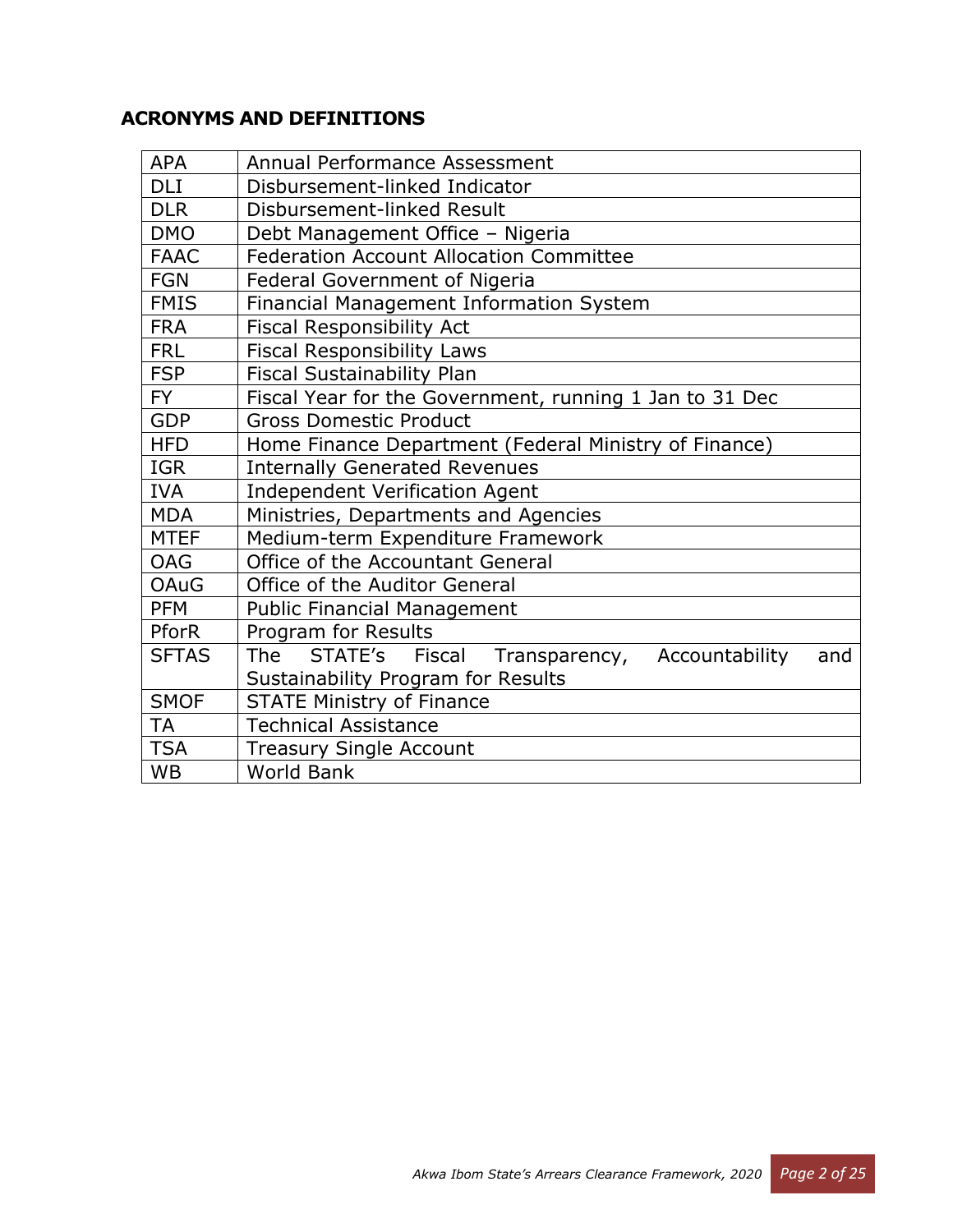# **Contents**

| 1                |                                                                      |  |
|------------------|----------------------------------------------------------------------|--|
| 1.1              |                                                                      |  |
| 1.2              |                                                                      |  |
| 1.3              | Definition of Key Terminology Related to Government Expenditures 5   |  |
| 1.4              |                                                                      |  |
| 1.5              |                                                                      |  |
| 1.6              | Breakdown of Akwa Ibom State Domestic Expenditure Arrears (2016-     |  |
|                  |                                                                      |  |
|                  | 1.7.1                                                                |  |
|                  | 1.7.2                                                                |  |
| 1.8              |                                                                      |  |
| $\mathbf{2}$     | PLANNED ACTIONS FOR SETTLEMENT OF AKWA IBOM STATE DOMESTIC           |  |
| 2.1              |                                                                      |  |
| 2.2 <sub>2</sub> | Key Actions for Each Step of Arrears Clearance Strategy 11           |  |
|                  |                                                                      |  |
| 2.2.2            |                                                                      |  |
| 2.2.3            |                                                                      |  |
|                  | 2.2.4                                                                |  |
| 2.2.5            |                                                                      |  |
| 3                |                                                                      |  |
| 3.1              | Prioritization Criteria/Approaches between Types of Arrears  22      |  |
| 3.2              | Prioritization within Types of Arrears with Rationale:               |  |
| 4                |                                                                      |  |
| 4.1              | Description of the organization/Institutional Arrangement for        |  |
| 4.2              |                                                                      |  |
| 4.3              |                                                                      |  |
| 4.4              |                                                                      |  |
| 4.5              |                                                                      |  |
| 4.6              |                                                                      |  |
| 4.7              | Power and Authorities of the Committee  Error! Bookmark not defined. |  |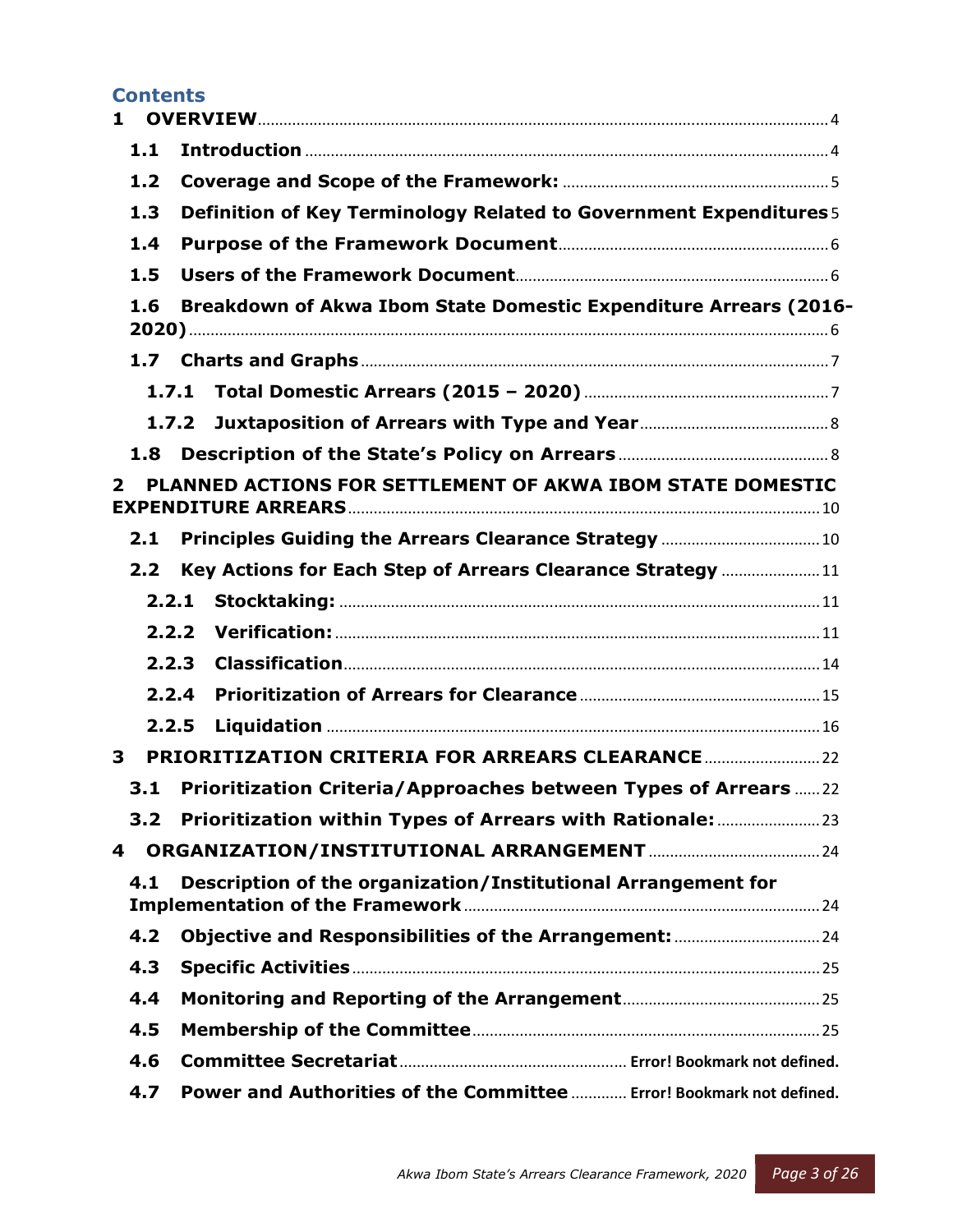# **1 OVERVIEW**

# **1.1 Introduction**

The accumulation of government expenditure arrears is one of the most common problems in public financial management (PFM). Expenditure arrears can be the result of failures at any or all stages of the PFM cycle, including inadequate legal frameworks, unrealistic budgeting, weak or cumbersome expenditure controls, inefficient cash management, lack of or problems with a financial management information system (FMIS), or gaps in fiscal reporting.

Government domestic expenditure arrears are defined as financial obligations that have been incurred by the government due to non-payment prior to their due dates. They arise when the governments are unable to discharge their payment obligations in a timely manner. These payments may have been overdue based on the following:

- Specific contractual commitment such as payment for construction of a bridge.
- Continuing service arrangement such as payment for electricity supply.
- Particular legal obligation such as payment of salaries, etc.

When these arrears are accumulated persistently, they reduce economic growth, increase cost of service production, reduce or interrupt public service delivery, increase interest rate and also reduce confidence in fiscal policy.

Having identified the causes and designed the measures to address the accumulation of arrears, a government needs to develop a strategy or framework to eliminate the outstanding stock – Arrears Clearance Framework (ACF). This framework is meant communicate to stakeholders the government's plan, timetable, and criteria for the liquidation of arrears, thereby minimizing any possibility for any perception of favoritism and corruption in the selection of creditors to be paid.

As a result, Akwa Ibom State Government seeks to employ the Arrears Clearance Framework (ACF) in order to address the challenges involved in the gradual settlement of accumulated government arrears of the State, as well as preventing further additions. The planned actions encapsulated in the Arrears Clearance Framework is designed to be consistent with maintaining macroeconomic stability, anchored on inclusive growth and transparent implementation.

The framework is steered by the guidelines of the World Bank, the International Monetary Fund on Domestic Debt Management as well as the Federal Government of Nigeria Debt Management Office (DMO) along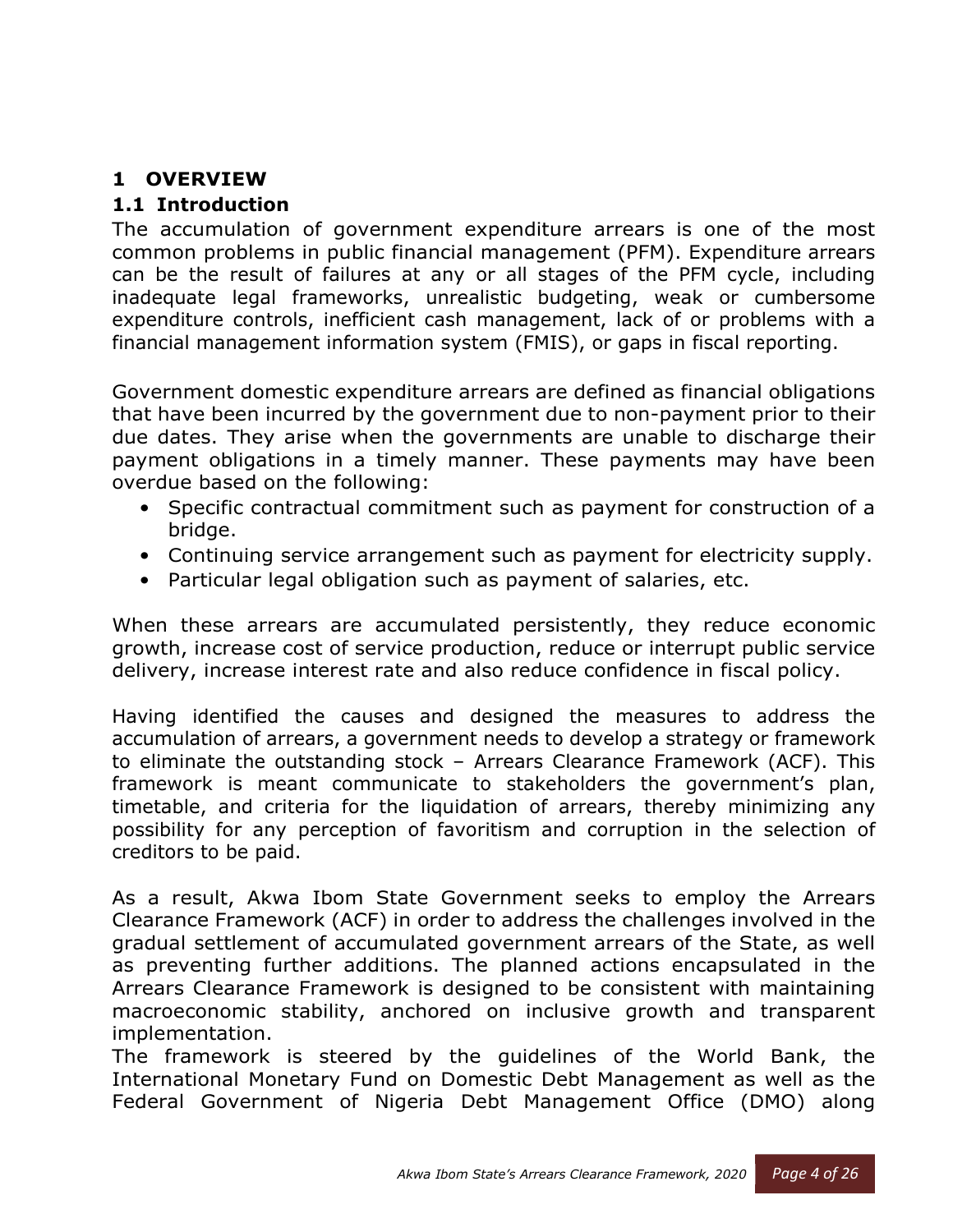established world best practices in the settlement and clearance of domestic expenditure arrears.

# **1.2 Coverage and Scope of the Framework:**

The document covers the policy guidelines and procedures for managing and settling the domestic expenditure arrears of Akwa Ibom State Government.

The main categories of Akwa Ibom State's expenditure arrears are as follows:

- Contractors' arrears,
- ❖ Pension and Gratuity arrears
- Salary arrears and other staff claims.

# **1.3 Definition of Key Terminology Related to Government Expenditures**

**Payables:** They are also referred to as **Creditors.** They are a subset of liabilities for which the related goods or services have been provided by a third party but not yet paid for by the recipient. A payable is created when an invoice or bill is approved for payment and has been recorded as an outstanding liability awaiting payment.

**Expenditure arrears** are a subset of payables that have remained unpaid beyond a specified due date of payment. In cases where no due date is specified, arrears are defined as payables that have remained unpaid after a specified number of days after the date on the invoice or contract, in accordance with a law, regulation, government payment policy, or local practice.

**Commitments** are explicit or implicit agreements to make payments to another party in exchange for supply of goods and services or of fulfilling other conditions. They can be of a continuing nature that requires a series of payments. They may or may not involve a contract, but they are often based on a legal obligation.

**Liabilities** relate to commitments and are established when one entity is obliged under specific circumstances to provide funds or resources to another party. Liabilities include outstanding debt, leases and provisions, as well as payables for provisions of goods and services rendered. The liability arises when a third party satisfies the terms of the contract or similar arrangement. Not all commitments however, become liabilities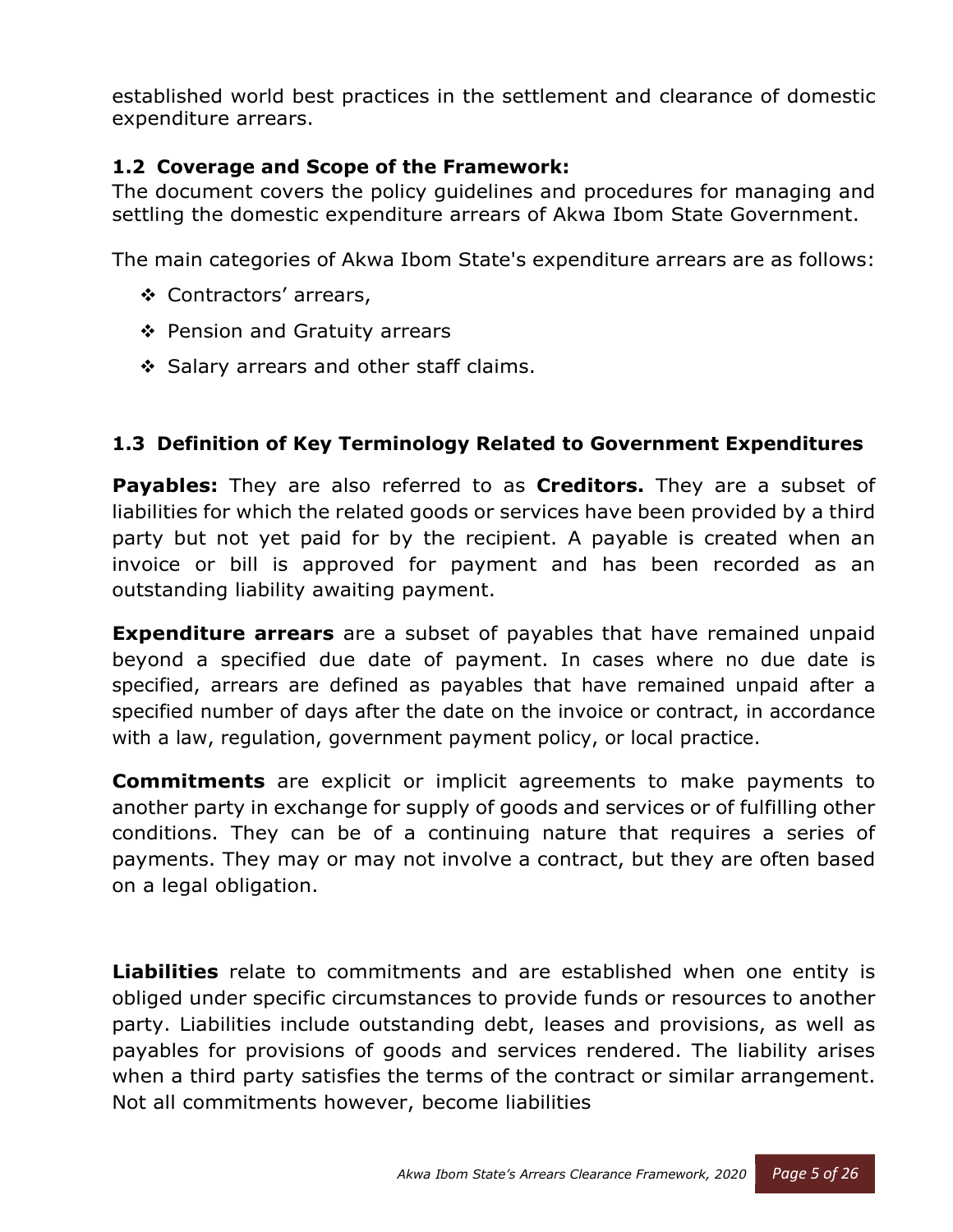# **1.4 Purpose of the Framework Document**

This framework document is aimed at providing practical guidance in the identification, recording and management of domestic expenditure arrears in the Akwa Ibom State. It will assist the Akwa Ibom State to establish processes and systems to reduce our stock of domestic arrears.

#### **1.5 Users of the Framework Document**

This framework is primarily meant for the government of Akwa Ibom State. Besides, the staff of MDAs such as Ministry of Finance, Office of the Accountant-General, Ministry of Budget and Planning, Debt Management Office, Office of the State Auditor-General, State Procurement Council, Ministry of Works and Transport and other line MDAs, etc., who will be involved in debt management and settlement of arrears at one time or the other will find it useful.

The framework is to be used in conjunction with other extant public finance laws and regulations, accounting system and procedures manuals in the State.

| <b>ARREARS TYPE</b>                               | 2016                     | 2017        | 2018                     | 2019        | 2020        |
|---------------------------------------------------|--------------------------|-------------|--------------------------|-------------|-------------|
|                                                   | ( <del>N</del> 'Million) | (#'Million) | ( <del>N</del> 'Million) | (#'Million) | (₦'Million) |
| <b>CONTRACTORS'</b><br><b>ARREARS</b>             | 77,777.08                | 79,237.83   | 93,819.32                | 83,362.61   | 64,776.24   |
| PENSION AND GRATUITY                              | 5,877.62                 | 15,788.75   | 22,689.19                | 26,207.43   | 28,982.61   |
| Salary Arrears and Other<br><b>Staff Claims</b>   |                          |             |                          |             | 0.00        |
| <b>Other Arrears Type</b>                         | 313.83                   | 306.31      | 147.75                   |             |             |
| <b>TOTAL ARREARS</b>                              | 83,968.53                | 95,332.89   | 116,508.51               | 109,570.04  | 93,758.85   |
|                                                   |                          |             |                          |             |             |
| <b>Other Arrears Type</b>                         |                          |             |                          |             |             |
| Judgment debts                                    | 313.83                   | 297.75      | 138.11                   |             |             |
| Payment for electricity<br>supply & Rented Houses |                          |             | $\overline{\phantom{a}}$ |             |             |
| Payment for rented<br>houses                      |                          | 8.56        | 9.64                     |             |             |

#### **1.6 Breakdown of Akwa Ibom State Domestic Expenditure Arrears (2016-2020)**

*Source: Akwa Ibom State Debt Management Office*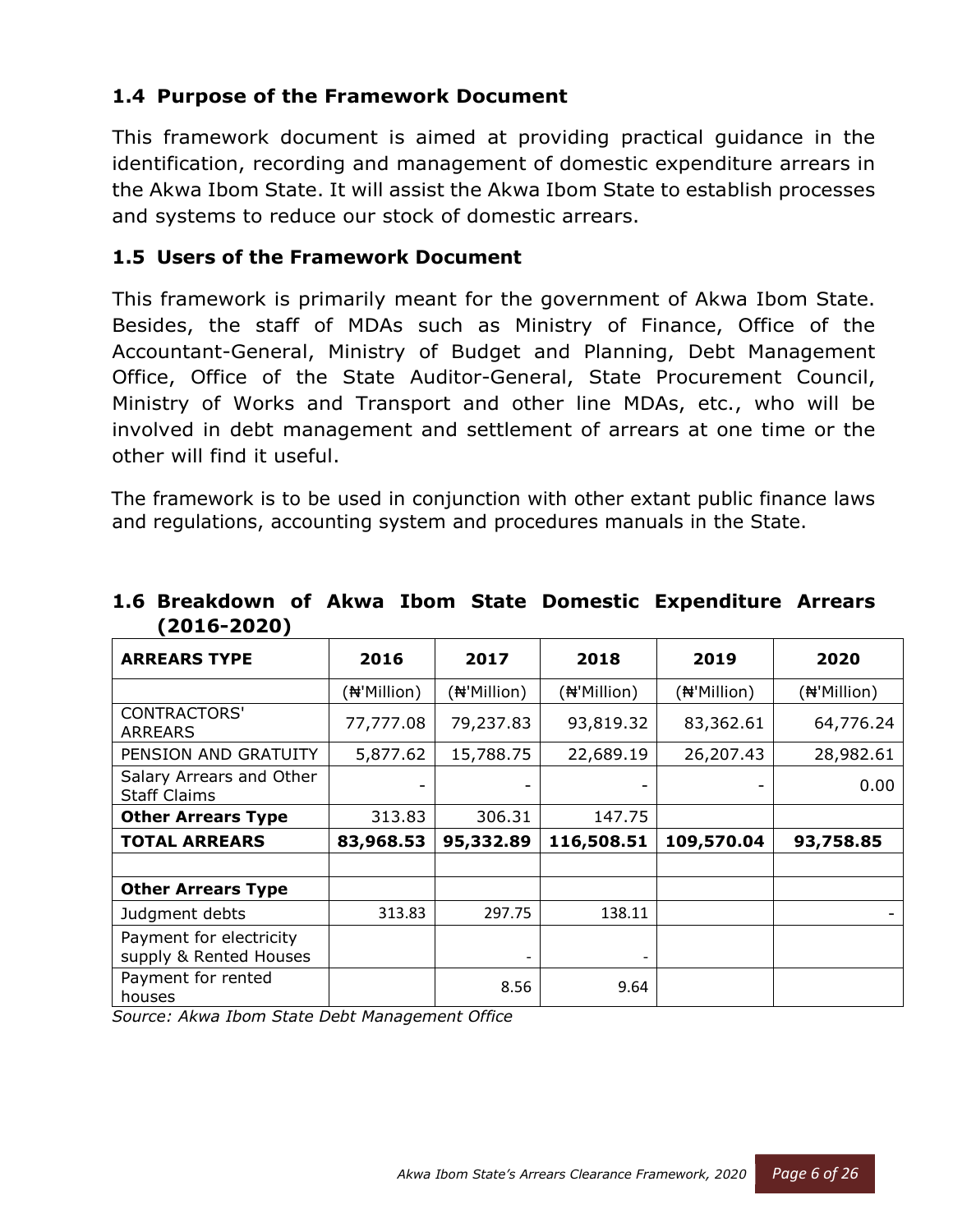# **1.7 Comparison of Arrears**

| <b>Aggregate Amount of:</b>                                                         | 2019               | 2020              | Percentage<br>Change |  |
|-------------------------------------------------------------------------------------|--------------------|-------------------|----------------------|--|
| Contractors' Arrears                                                                | 83,362,610,000.00  | 64,776,242,672.99 |                      |  |
| Pension and Gratuity Arrears<br>Salary Arrears and other Staff<br>Claims            | 26,207,430,000.00  | 28,982,610,679.70 |                      |  |
| Other types of Domestic<br>Expenditure Arrears. E.g., Rent,<br>judgement debt, etc. |                    |                   |                      |  |
| <b>TOTAL OF ARREARS TYPE</b>                                                        | 109,570,040,000.00 | 93,758,852,952.69 |                      |  |

*Source: Akwa Ibom State Debt Management Office* 

# **1.8 Charts and Graphs**



#### **1.8.1 Total Domestic Arrears (2016 – 2020)**

The above chart depicts the trend in the **Total Domestic Arrears** of Akwa Ibom State between 2016 and 2020 inclusive, in Millions of Naira. It indicates that the arrears were rising, starting from 2016 up to 2018, before the observed reduction in 2019, and a substantial decline in the value for Year 2020.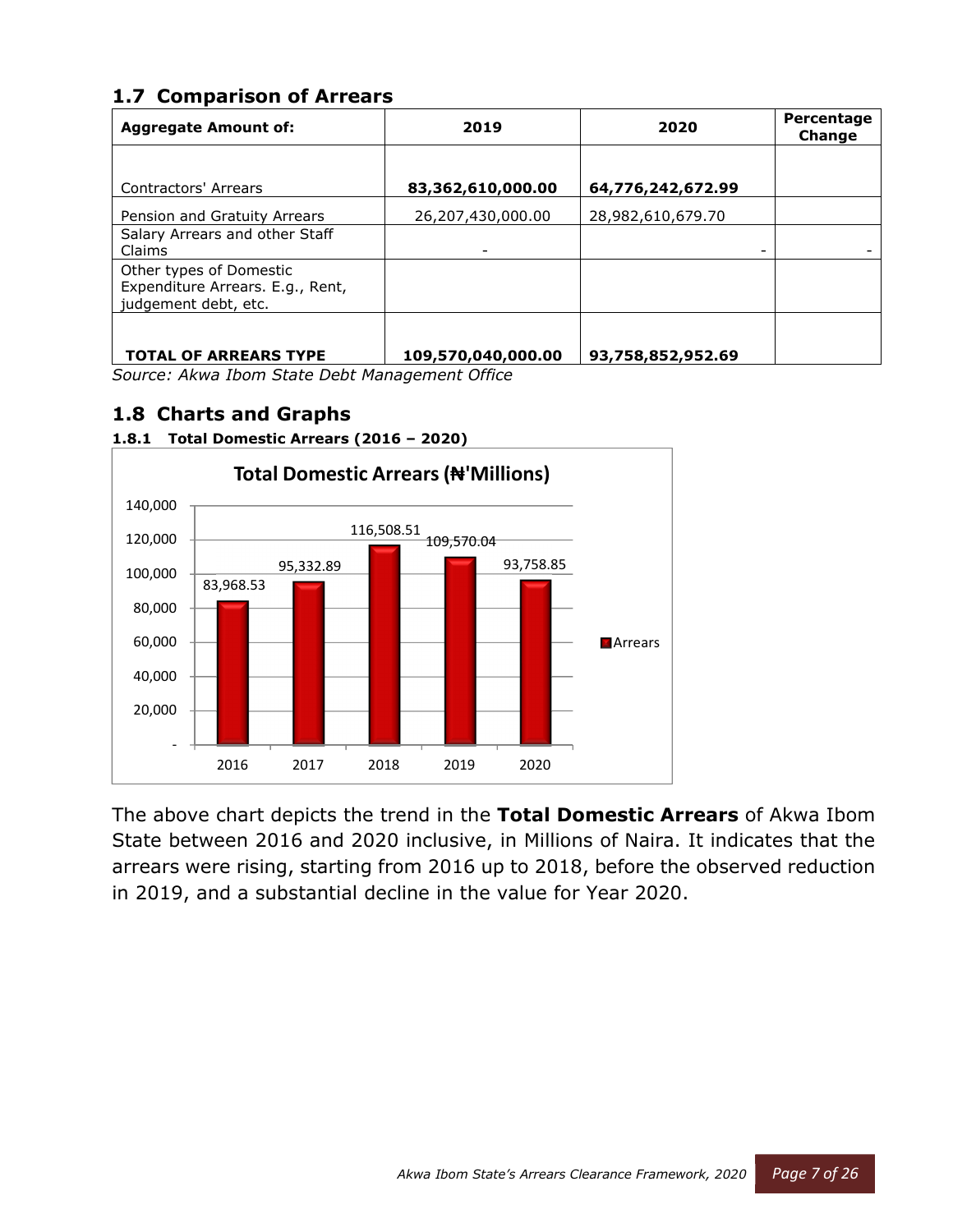

#### **1.8.2 Juxtaposition of 2019 and 2020 Arrears' Type**

The above chart compares the different types of arrears between 2019 and 2020, alongside their total arrears. It can be seen that the Contractors' Arrears decreased from 2019 to 2020, the Pension and Gratuity increased sparingly within the period, while the Total Arrears reduced slightly from an approximated sum of **₦ 109,570,040,000.00** billion **t**o ₦ **93,758,852,952.69**billion.

# **1.9 Description of the State's Policy on Arrears**

Akwa Ibom State's Policy on Arrears is aimed at controlling the accumulation of arrears whilst ensuring measures that clear existing arrears. The following measures will be adopted in this regard:

- i. **Strengthen legal and regulatory framework**. A framework should define payment terms, when in arrears, reporting requirements as well as the necessary controls at the budget stages of authorization, commitment and payments with appropriate provisions for breaching sanctions;
- ii. **Enhance the credibility and realism of the State's budget**. The State's budget shall be a realistic plan for expenditures based on conservatively estimated revenues based on robust assumptions and forecasts in the fiscal frameworks;
- iii. **Improve accounting and reporting**. Arrears clearance require adequate, timely and reliable information about their size, composition and impact through government accounting systems that recognize expenditure commitments, liabilities and payments;
- iv. **Strengthen commitment controls** to effectively limit commitments to approved budget allocations and to availability of funds;
- v. **Facilitate improved and integrated cash and debt management**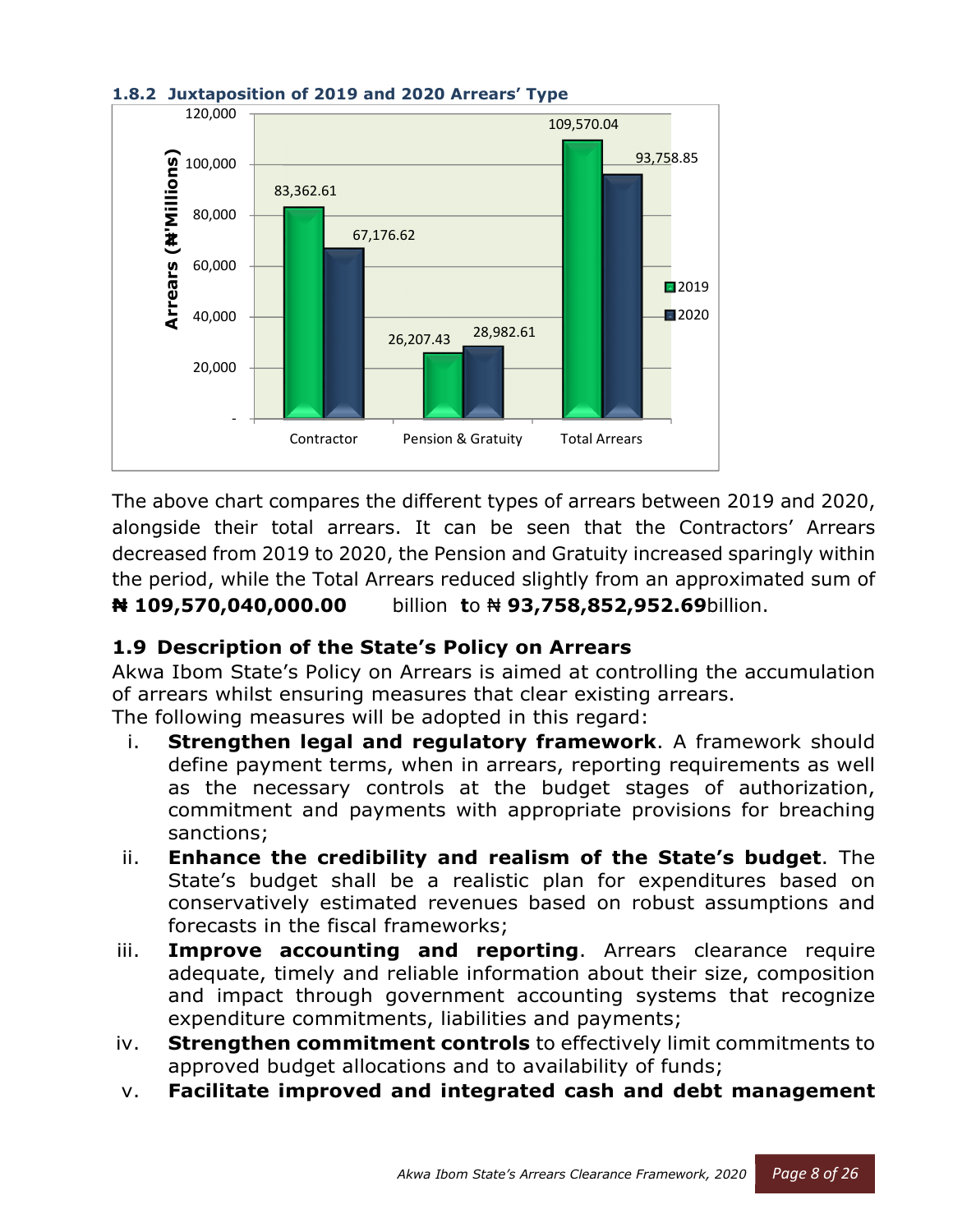that ensure liquidity to meet cash obligations as they arise through accurate and timely short-term estimates of cash inflows and outflows;

- vi. **Enhance oversight of the State-owned enterprises** through governance frameworks that require timely payment of bills, regular monitoring and reporting of liabilities to reduce implicit contingent liabilities;
- vii. **Establish Treasury Single Account (TSA)** for effective management of cash flows and ensure that payments are centralized to the State's Treasury to prevent arrears as a result of administrative hurdles;
- viii. **Upgrade the government's financial management information systems** to one that is capable of controlling the main stages of budget execution that handles the entire expenditure chain, including the release of budget funds, commitments against the budget funds, production of purchase orders, receipt of goods and services claimed in the invoices, and payment or non-payment of invoices;
- ix. **Hold regular Liquidity Management Committee (LMC)** meeting to guide government decisions on budget and fund releases;
- x. **Implement technological solutions to control expenditures** that historically contribute to the accumulation of arrears.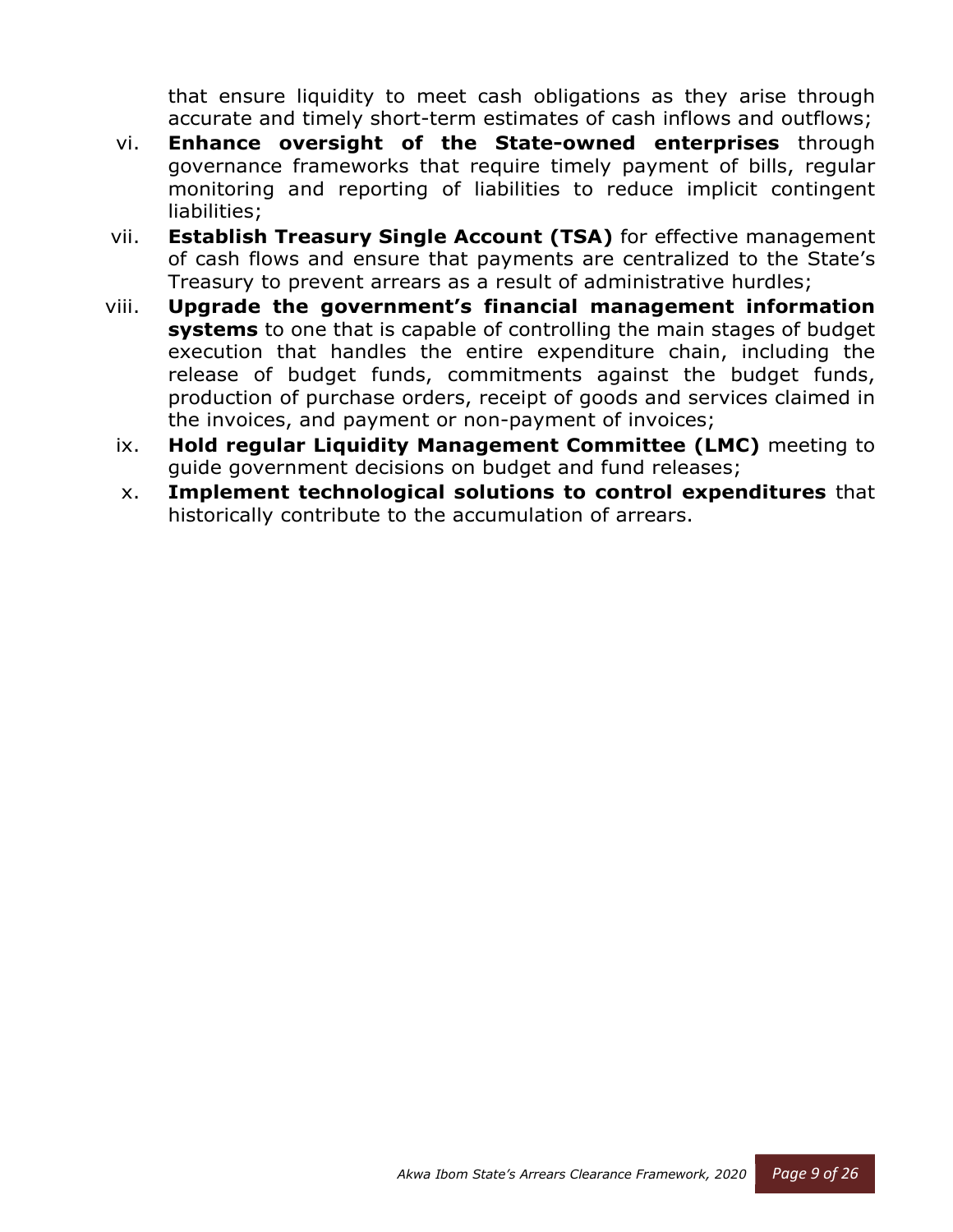# **2 PLANNED ACTIONS FOR SETTLEMENT OF AKWA IBOM STATE DOMESTIC EXPENDITURE ARREARS**

This Arrears Clearance Framework is designed to address the causes for the accumulation of arrears and eliminate the outstanding stock. This framework will communicate to stakeholders the government's plan, timetable and criteria for the liquidation of arrears, thereby minimizing any possibility for any perception of favoritism and corruption in the selection of creditors to be paid.

# **2.1 Principles Guiding the Arrears Clearance Strategy**

The following key factors will guide the arrears clearance strategy:

#### **• Comprehensiveness**:

The arrears clearance strategy will apply to all outstanding payments incurred by all parts of the public sector, whether in the State government, or Stateowned enterprises.

#### **• Transparency**:

The clearance of arrears will proceed according to a public timetable, and criteria for prioritizing clearance which will be transparently stated and adhered to.

#### **• Credibility**:

To demonstrate commitment to addressing the root causes of the problem, the strategy will include measures to avoid the accumulation of new arrears, and ministries or agencies that fail to implement these measures will be penalized appropriately.

#### **• Realism**:

The government's annual budget and medium-term fiscal projections will make adequate provision for the cash cost of arrears clearance.

#### **• Verification**:

Arrears will be verified to ensure that only valid claims are cleared.

A comprehensive, transparent, and credible arrears clearance strategy will typically follow these five steps:

- **•** Stocktaking,
- **•** Verification,
- **•** Classification,
- **•** Prioritization, and
- **•** Liquidation.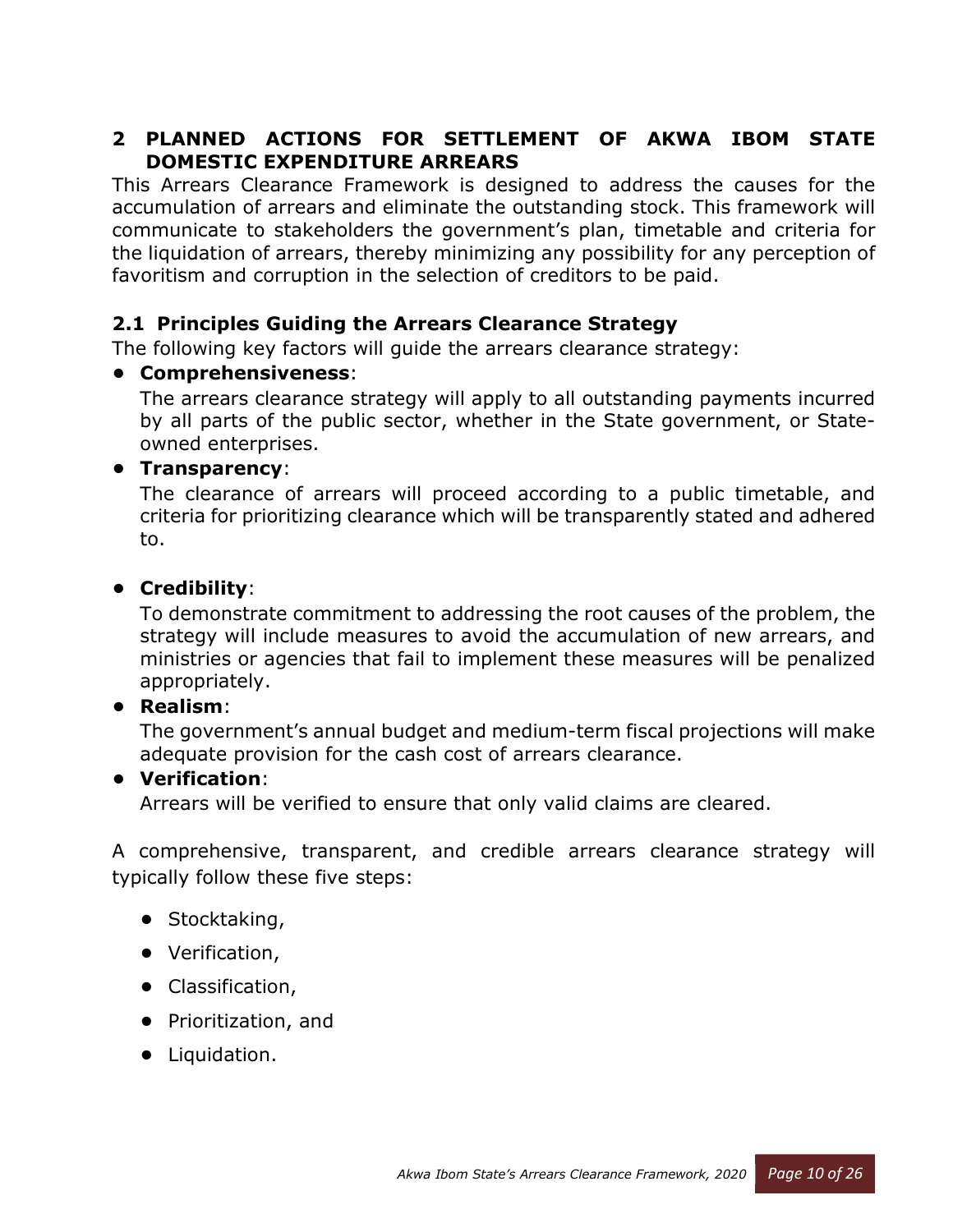# **2.2 Key Actions for Each Step of Arrears Clearance Strategy**

# **2.2.1 Stocktaking:**

A Stocktaking of arrears will enable the State government to understand the extent, composition and the age of the State government's unpaid bills and prioritize their clearance.

The State government will come up with a time table which shall be communicated for the stocktaking exercise, and a clear definition of the information requirements will be provided to all relevant stakeholders/institutions.

There will be a cut-off date for inclusion of new arrears which will be established to encourage timely reporting and avoid the generation of fraudulent claims.

The government will prepare a data base of all apparent claims and a regular reporting framework shall be instituted. The data base will have enough information to allow for proper definition and classification of arrears into categories for proper evaluation

Sanctions for non-reporting, fraudulent, and incomplete reporting of arrears will be announced and enforced. Using the information produced from the database, a review of the types of arrears, the age of the debts, and the spending agencies generating the arrears will be undertaken. This will help to identify the underlying causes and the specific corrective actions required to address them.

The review will also help to assess whether the problem is restricted to past events, or whether the problem persists.

# **2.2.2Verification:**

After the collection of the data on outstanding stock of arrears, the data will be verified to ensure that they are genuine claims to avoid payment of fraudulent claims.

This activity shall be undertaken by the State Auditor-General's Office, an inspectorate or internal audit function in the Ministry of Finance, or private audit firms, depending on the legal, institutional arrangements and capacity available. All reports and relevant information will be provided to the external auditor.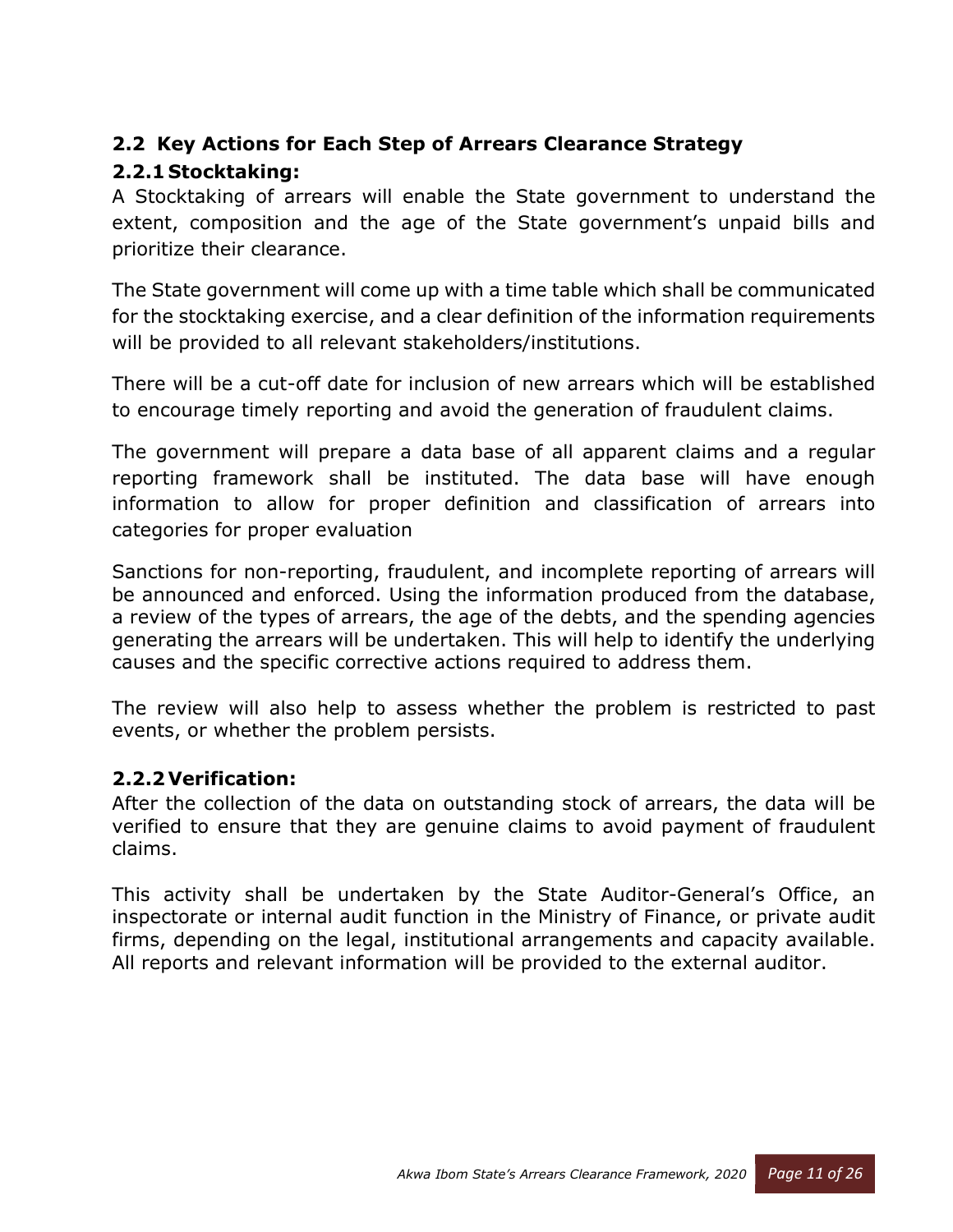This process will include the following steps:

# **Step 1**

**Collection of unpaid invoices:** The initial responsibility for producing the necessary documentation will rest with the **Chief Financial Officer** of the entity. The responsibility for the proof of validity of claims without proper documentation will rest with the claimant. Only original documents will be accepted, not photocopies, to avoid fraudulent claims.

#### **Step 2**

**Verification of claims:** Arrears will be subject to tests to verify their existence, value, and age of the debt.

#### **Arrears will be verified using the following guidelines:**

**• The legal validity of the payable** shall be verified by checking that the transaction was duly authorized by a responsible officer in accordance with authorized public finance and procurement laws, rules, regulations and consistency with budgetary authorizations. Where this is not the case, appropriate sanctions will be applied to officials, and a legal assessment will be made as to whether the claim is valid.

#### **• Evidence that the goods were delivered and services were duly received and accepted by a responsible officer shall be verified.**

- In case of doubt or for material transactions, delivery will be reconfirmed by requesting information from the supplier.
- For goods and services, the financial records of the supplier can be asked to show that amount was registered as a receivable in their accounts.
- In cases of salary arrears, payroll records shall be checked to ensure beneficiaries were employed at that time.
- In more complex transactions, particularly those related to major construction or other investment projects, evidence of certificate of valuation or a completion certificate produced by relevant experts shall be required.

**• Invoices and supporting documentation will be checked** to verify the value of the amount payable.

Invoices should contain the following information at a minimum:

- **o** The amount,
- **o** The supplier,
- **o** The reference to the contract or
- **o** Purchase order or agreement signed by the responsible officials, and
- **o** The documents confirming receipt of goods or services, such as the inventory records of the purchasing entity.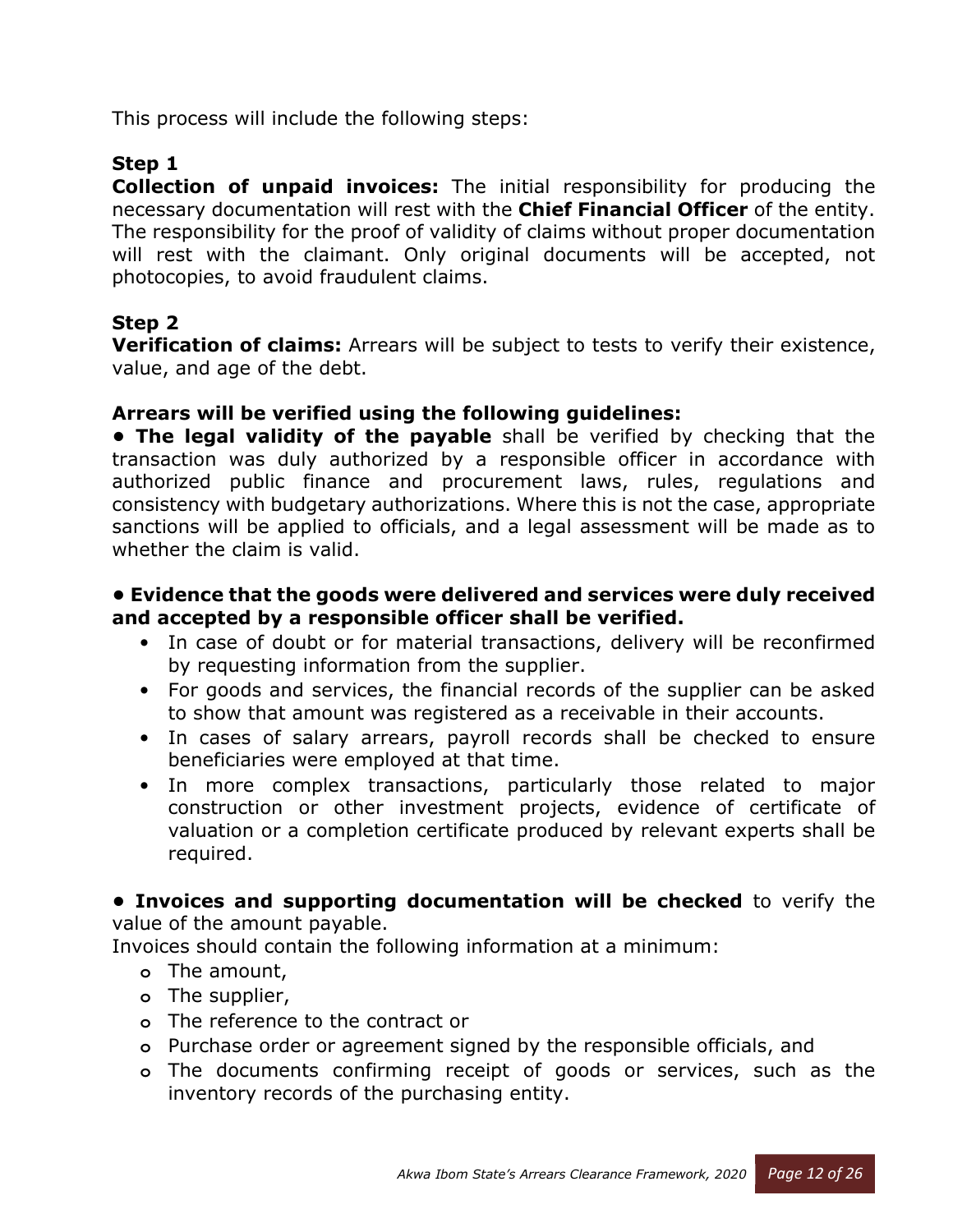In case of doubt, a cross-check with suppliers' financial statements shall be made.

### **Step 3**

**Categorization of claims:** Based on this review of validity, each claim will be categorized as **valid, contestable, or rejected.**

- **Valid claims** are those for which adequate documentation exists to recognize a government liability.
- **Contestable claims** are those for which incomplete documentation has been provided.
- **Rejected claims** are those for which legitimate documentation has not been presented.

#### **Step 4**

**Appeals from claimants**: Holders of contestable claims shall be invited to provide further documentation to support their claims or have their claims referred for judgement. Such claims may arise through collusion with government officials or poor record keeping.

The burden of proof on the validity of such claims will rest with the claimants, and the government may decide to settle them in the future on a case-by-case basis, based on the recommendations of the external auditor or independent arbitrator.

Claim holders will have the right to appeal the external auditor or independent arbitrator's decisions through the judicial system.

# **Step 5**

**Rejection of invalid claims:** The government will formally notify rejected claimants and state the basis for the rejection. It is essential that government retain full records of decisions made to defend future legal actions by claimants.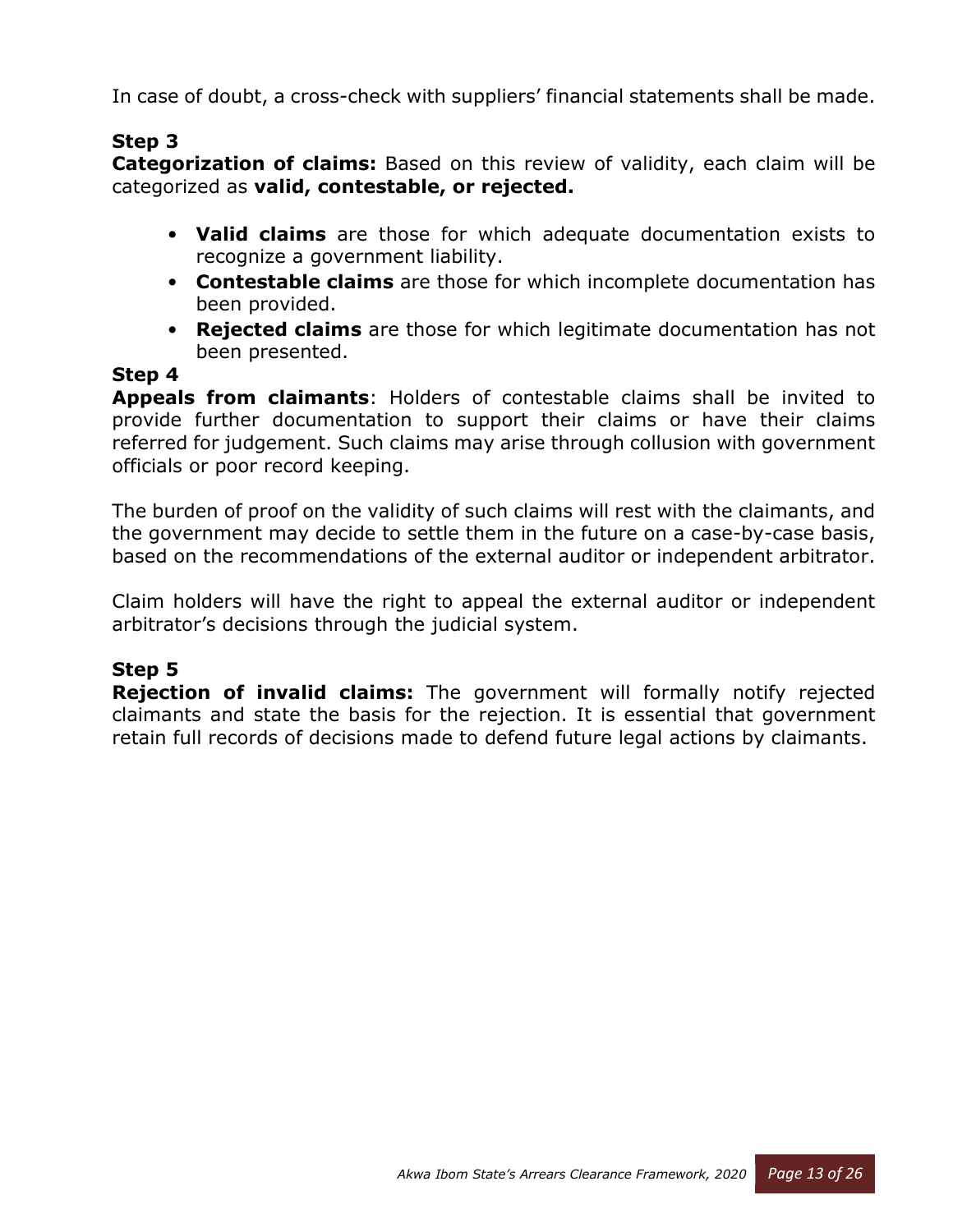# **2.2.3 Classification**

Once collected and verified, the data of the arrears shall be analyzed and classified for the purposes of arrears clearance. A **database of valid outstanding payments** shall be established and maintained centrally by the Ministry of Finance.

This can be a resource-intensive and time-consuming exercise, requiring dedicated staff resources. A practical approach will be to focus in the first instance on large claims, gradually expanding the coverage of the database.

To allow for appropriate categorization, the following data shall be captured for each outstanding claim:

**• Age of Debts:** The database will capture the original due date on each invoice, and arrears shall be classified according to how long they have been overdue:

- $\circ$  One to three months,
- $\circ$  Three to six months,
- $\circ$  Six to 12 months, and
- o More than 12 months.
- $\circ$  Older arrears should be classified by the financial year in which they were incurred.

If the due date is not recorded in the invoice, the invoice date can be used as a proxy for the due date.

**• Debtor:** The database shall capture the government entity incurring the liability, classified by institutional group (The State government, Local government, MDAs, extra-budgetary fund, or State-Owned enterprise).

- **Creditor:** The database will capture the creditor's name classified by type:
	- o Employees,
	- o Private individuals,
	- o Private businesses,
	- o Financial institutions,
	- o The State government,
	- o Local government,
	- o Extra-budgetary funds, or
	- o State-Owned enterprise.

Clearly distinguishing extra-government and intra-government obligations will facilitate rapid administrative clearance of the latter.

**• Economic category:** The database shall classify arrears into economic categories, such as compensation of employees, acquisition of goods and services, transfers, acquisition of nonfinancial assets, and acquisition of financial assets.

**• Currency:** The database shall capture the currency in which the obligation was originally denominated so that cash managers can ensure that sufficient foreign exchange is available to meet external arrears.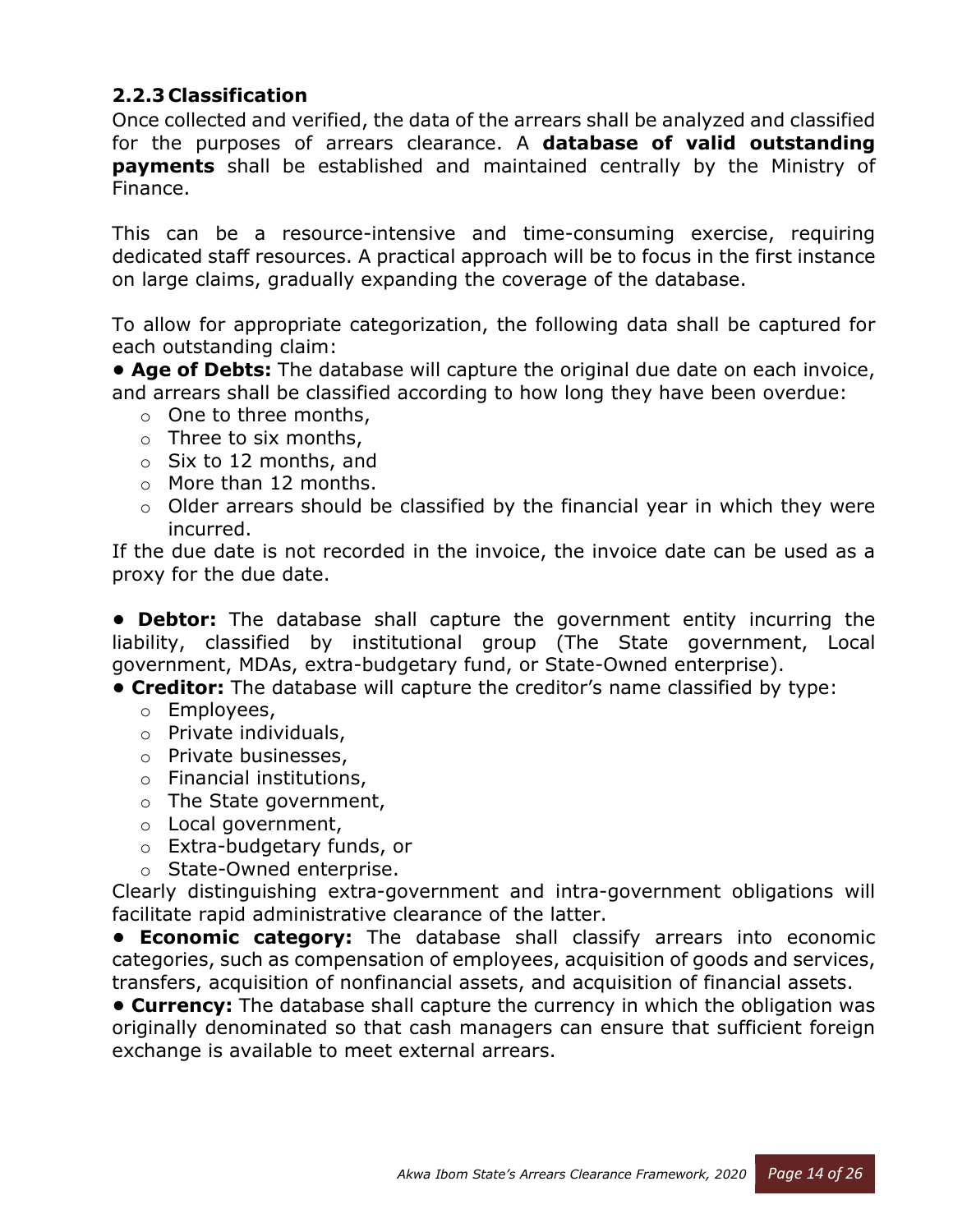**• The age of the payable shall be checked** by reference to the invoice and other supporting documentation. A confirmation from the supplier will be obtained in contentious cases.

**• The Ministry of Finance**, taking full account of the legal framework with respect to disclosure of taxpayer records, will undertake checks with the revenue authority to ensure that suppliers are registered taxpayers and determine whether they are delinquent in tax payments.

**• Contractual Terms:** The database shall capture any relevant contractual information including, for example, whether the outstanding balance results in interest and/or penalties for non-payment.

**• Payment Status:** The database shall capture the total amount due on the invoice, amounts already paid, amount outstanding, and any rescheduling, discounting, or factoring of the unpaid obligation.

**• Risk of non-payment:** The database shall include a risk assessment of further payment delays. For example, if civil servants are not paid, this could be a potential for industrial action; if a contractor for a major infrastructure project is not paid, the project may not be completed, or completion may be delayed for many years. Other risk factors will include litigation and potential socio-economic impacts.

When the database has been established, the Ministry of Finance or its agency shall keep it up-to-date showing the discharge of arrears and any subsequent additions to the stock. All stocks of accounts payable will be classified as liabilities, further classified as either domestic or foreign, and included in the government's measurement of gross debts. Payments in arrears shall be included as a memorandum item to the government's Balance Sheet.

# **2.2.4 Prioritization of Arrears for Clearance**

Once the database of valid claims on government has been established, a set of criteria for prioritizing their liquidation shall be determined. The prioritization of arrears clearance will be based on transparent criteria; depending on the nature of the arrears, these might include the following:

- - **Socioeconomic Impact:** Arrears to economically sensitive or vulnerable sectors, such as salaries of low-income workers, pensions, and social benefits, shall be prioritized.
- **Age of Debts:** Older obligations shall have priority over newer obligations.
- **Cost:** Arrears that accrue interest and penalty charges shall have priority.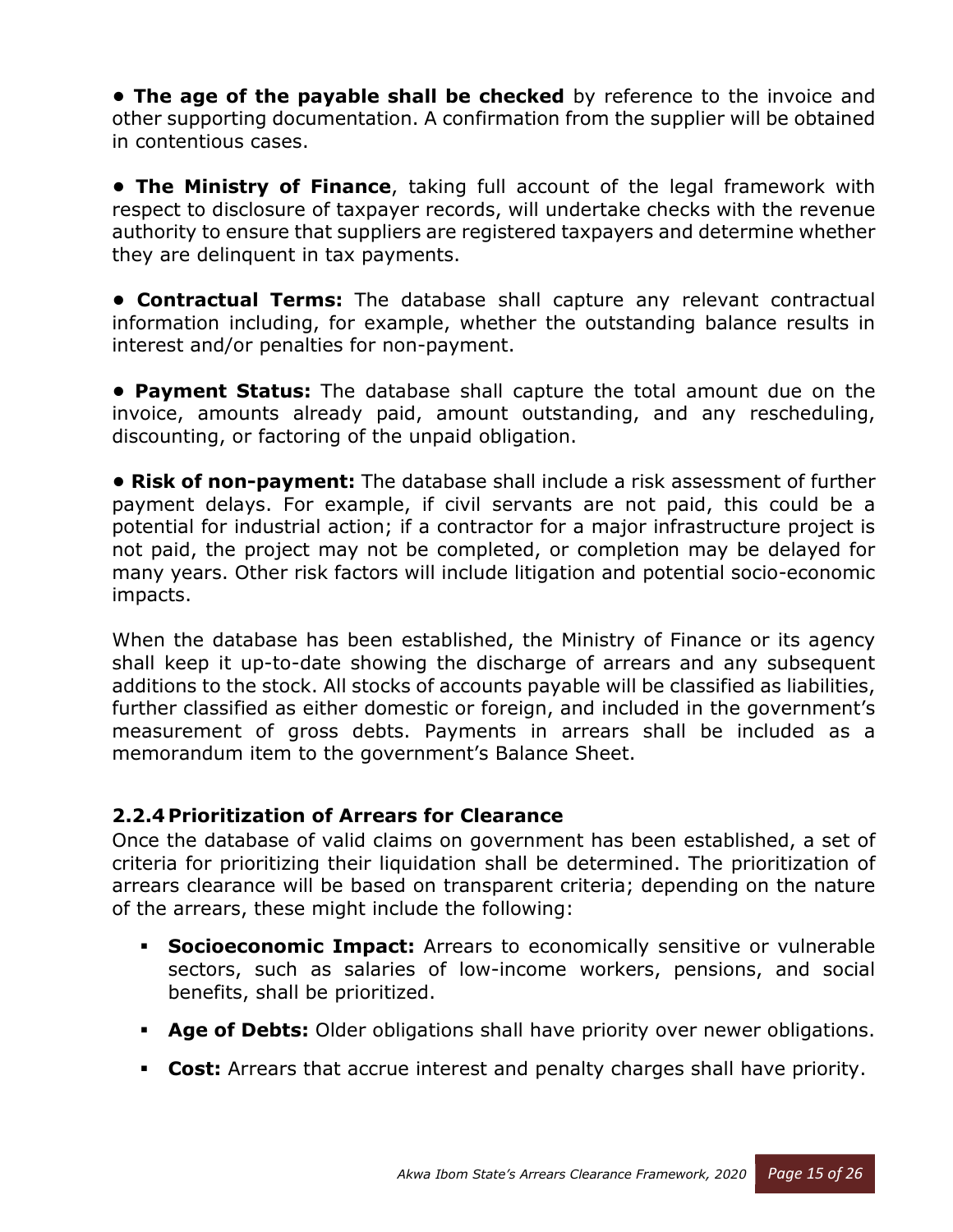- **Risk:** Arrears that may result in legal action, disruption of essential services, or cost escalation of future supplies to government will be prioritized.
- **Currency:** Payment of foreign currency denominated debt shall be prioritized if domestic currency devaluation is outpacing domestic inflation.
- **Creditor:** The government will prioritize the clearance of intra-government debts, as this can be done administratively through the annual budget at minimal net cost.
- **Value:** The government shall grade the debts according to their amount. Whereas large amounts are placed in the lower rung of the ladder, smaller amounts shall be accommodated as early as possible.

#### **2.2.5 Liquidation**

The payment or liquidation of obligations can begin after establishing and publishing the criteria for prioritizing arrears for clearance.

**The Arrears Clearance Committee:** The Arrears Clearance Committee will oversee arrears liquidation to ensure the consistent application of the principles of the framework. The committee shall ensure that payments are made in accordance with the agreed prioritization criteria.

This committee will comprise representatives from relevant departments, receive reports from spending units, and prepare periodic (for example, quarterly) reports to the Ministry of Finance on the performance of entities on payment of arrears.

The reports should highlight any non-reporting spending units and recommend remedial actions.

#### **Provision in the Medium-Term Expenditure Framework (MTEF):**

The annual budget and medium-term budget framework shall make explicit provision for the clearance of arrears. The Multi-Year Plan is the financial plan of the State for clearance of her stock of arrears based on the total fund available to the State in the fiscal year.

Measures including the centralized management and control of the budget line for arrears repayment shall be put in place to avoid the recycling of arrears (paying old arrears while accumulating new ones). Any payment from this centralized budget will be backed by a list of verified eligible creditors, in line with the priorities of the repayment strategy.

Entities shall be required to provide this information to the Ministry of Finance for budget preparation, medium-term expenditure framework, performance monitoring, and budget release purposes, as well as verification against the database at the time of payment.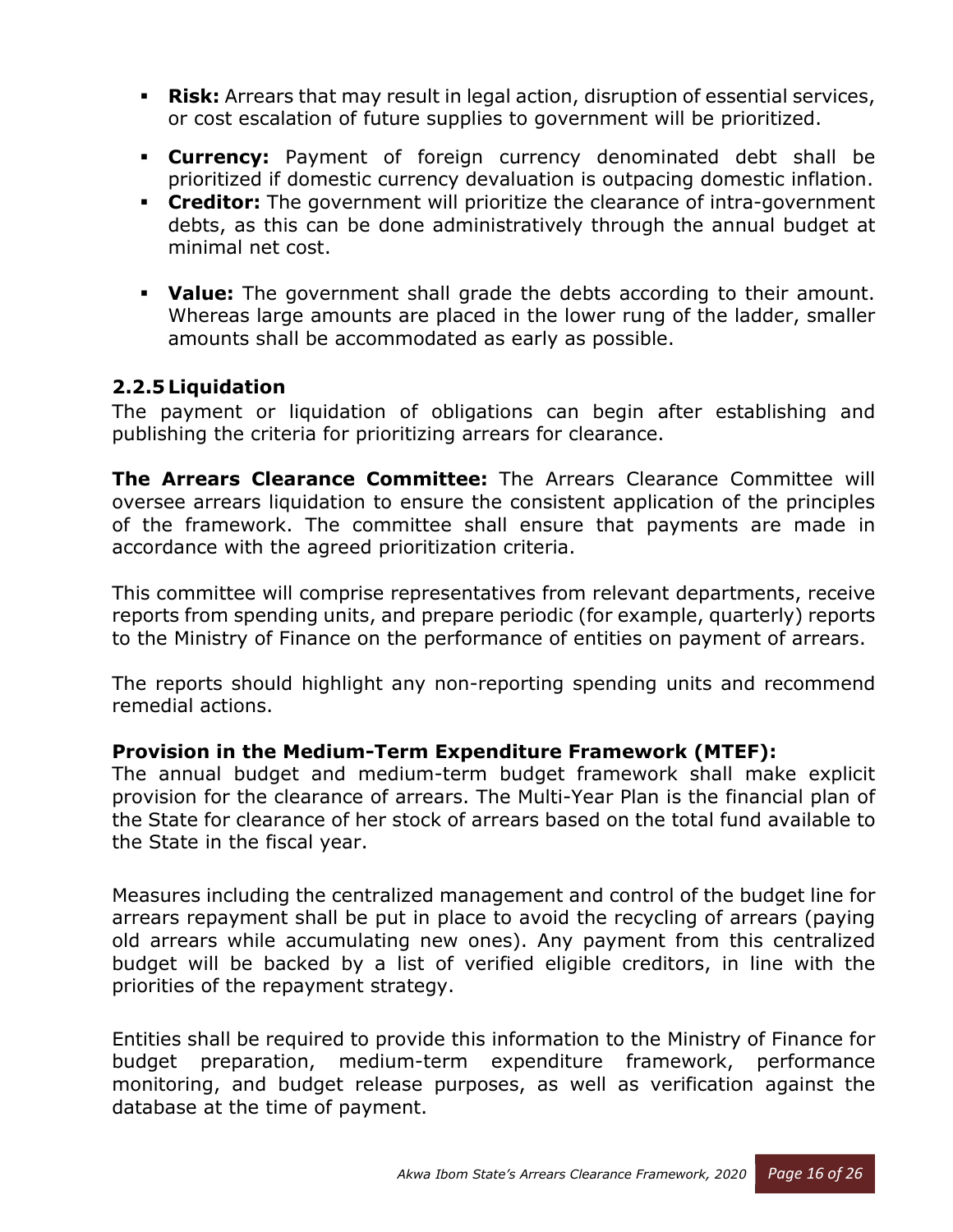A separate control on the remaining stock of arrears shall be kept by the Ministry of Finance to ensure that sufficient provision is made in each subsequent annual budget until all arrears are paid.

**Centralization of Payments**: Responsibility for payments of arrears shall be centralized. This is to ensure that payments are made according to the agreed framework and schedule.

Reports of payments made against the budget line for arrears in addition to regular fiscal reports will help to demonstrate the government's commitment to the arrears clearance strategy and build confidence among suppliers in their subsequent dealings with government.

**Netting arrangements:** Offsetting the settlement of arrears to the private sector against tax obligations shall not done; as they undermine transparency and accountability and engender moral hazard. All payments must be accounted for on a gross basis. Any netting off of tax liabilities could undermine tax compliance and encourage the future accumulation of tax arrears.

To avoid liquidity problems in its cash flow, the government will want to coordinate the payment to suppliers, with payment of their tax obligations to be concomitant, especially in the case of large amounts outstanding.

If fiscal space is available and the stock of arrears is small, the best option shall be to pay arrears in cash either from current receipts or government borrowing. This ensures that governments do not incur further financial penalties or interest and that enables suppliers to rebuild working capital.

**Funding payment of arrears:** The State Government shall clear her arrears using funds from any of the following sources:

- i. **Statutory Allocation**
- ii. **Internally Generated Revenue**
- iii. **Grants from the Federal Government, and**
- iv. **Loans**

The stock of arrears could be paid off from FAAC allocation or the State's internally generated revenue, from grants from the Federal Government. They can also be paid immediately by borrowing in the domestic commercial or capital markets (bonds). The proceeds of the borrowing operations would be earmarked for the reduction of the stock of arrears. This option would increase the stock of government debt but would not decrease net worth, as government is explicitly recognizing a liability that existed as an implicit obligation to pay.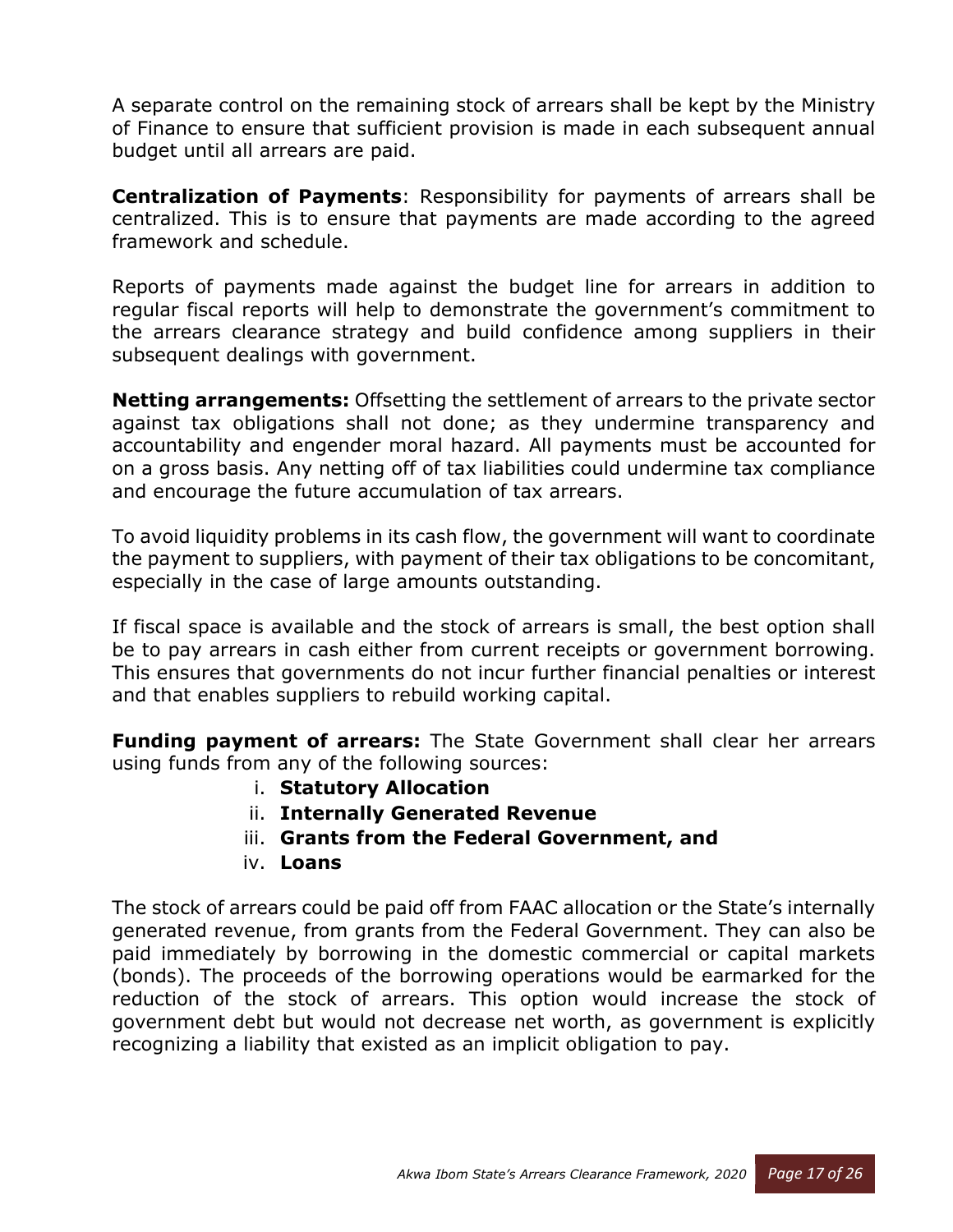If sufficient liquidity is not immediately available, governments shall negotiate a schedule of payments with creditors according to a pre-defined calendar and an agreed interest rate.

This option may be more viable if the stock of arrears is large and the current market conditions are not ripe for the placement of sizeable amounts of new debt, or if doing so would imperil other government short-term macro-economic objectives.

Akwa Ibom State Government may, however, impose a liquidity problem for some creditors that may be unable to wait for payment in tranches. As part of these negotiations, governments may agree to a discount, often termed a haircut; however, this approach shall be treated with caution, since it can have the effect of increasing costs to the government; if suppliers inflate prices for further supplies in anticipation of an expected future discounting.

**Arrears or Debt Securitization**: The securitization of the arrears, directly transforming them into government debt, shall be considered only as a last resort. The range of securitization options includes issuing promissory notes (discountable by commercial banks that cannot be repurchased by the central bank, as that would lead to monetization of the deficit), marketable treasury bills, or bonds directly to creditors. This approach has the advantage of allowing the government to select the debt maturity structure and repayment profile that best matches its financing needs.

It also gives creditors the opportunity to raise liquidity by trading the titles in the secondary market, possibly at a discount. However, the direct securitization of arrears also has a number of disadvantages.

- **•** Experience suggests that securitization of unpaid bills creates strong moral hazard incentives for government financial managers to continue to commit resources in excess of available appropriations in the expectation that these will eventually also be securitized and paid centrally.
- **•** The securitized instruments almost always trade at a considerable discount which reduces the working capital available to the original supplier compared with cash payment.
- **•** Securitization of the outstanding stock of arrears prevents the government from prioritizing payment of the most urgent arrears as securities are issued to all creditors on equal terms.
- **•** Identifying and settling the stock of arrears between government and Stateowned enterprises is necessary to avoid problems of solvency and profitability of enterprises.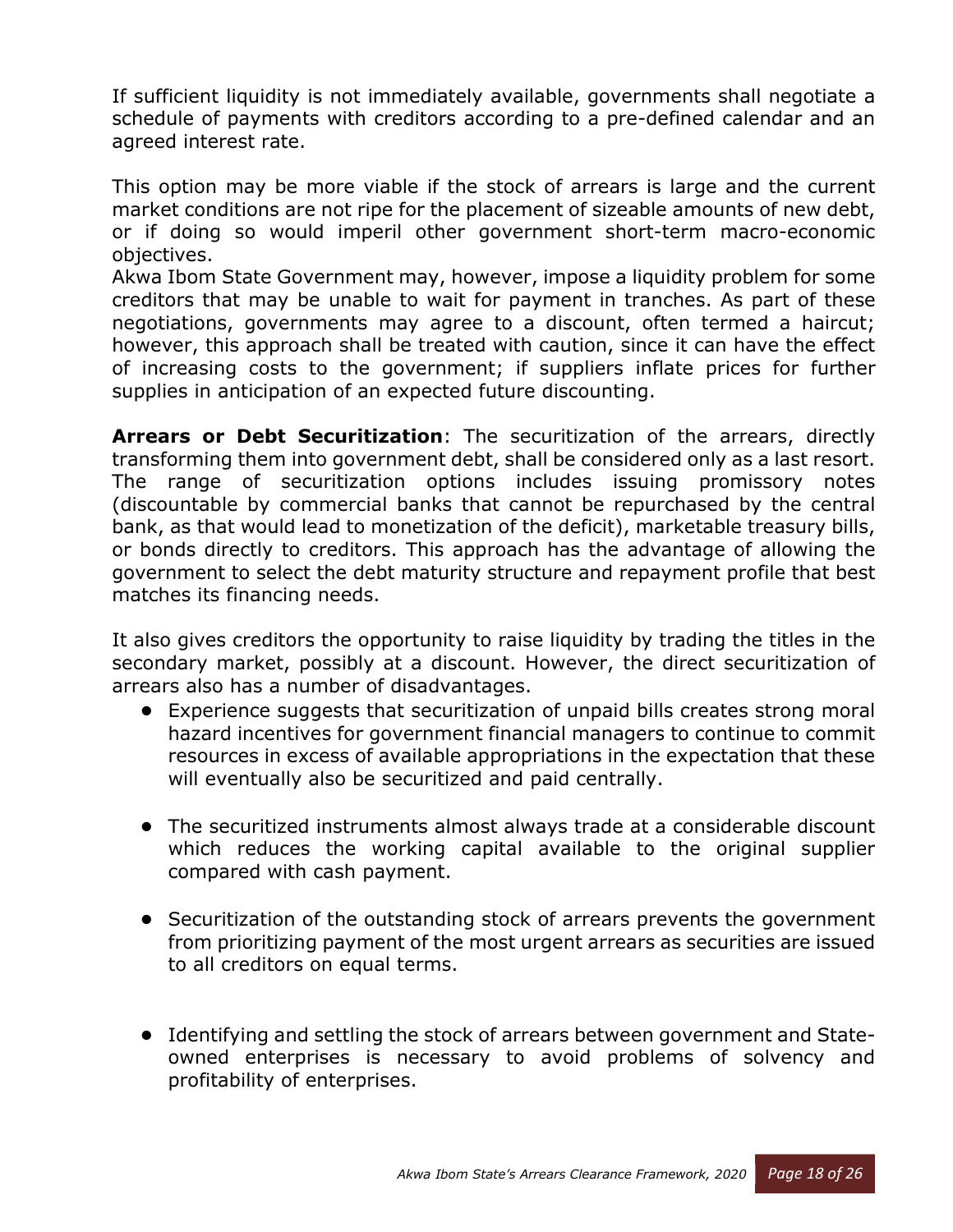**•** For government, a book entry can be made reflecting all outstanding bills, leaving a single remaining debt that can be resolved through an injection of funds in the State-owned enterprise from the budget and included in the MTEF. If reciprocal payments are owed to government, in the form of dividends for example, these can be netted off against the required cash injection.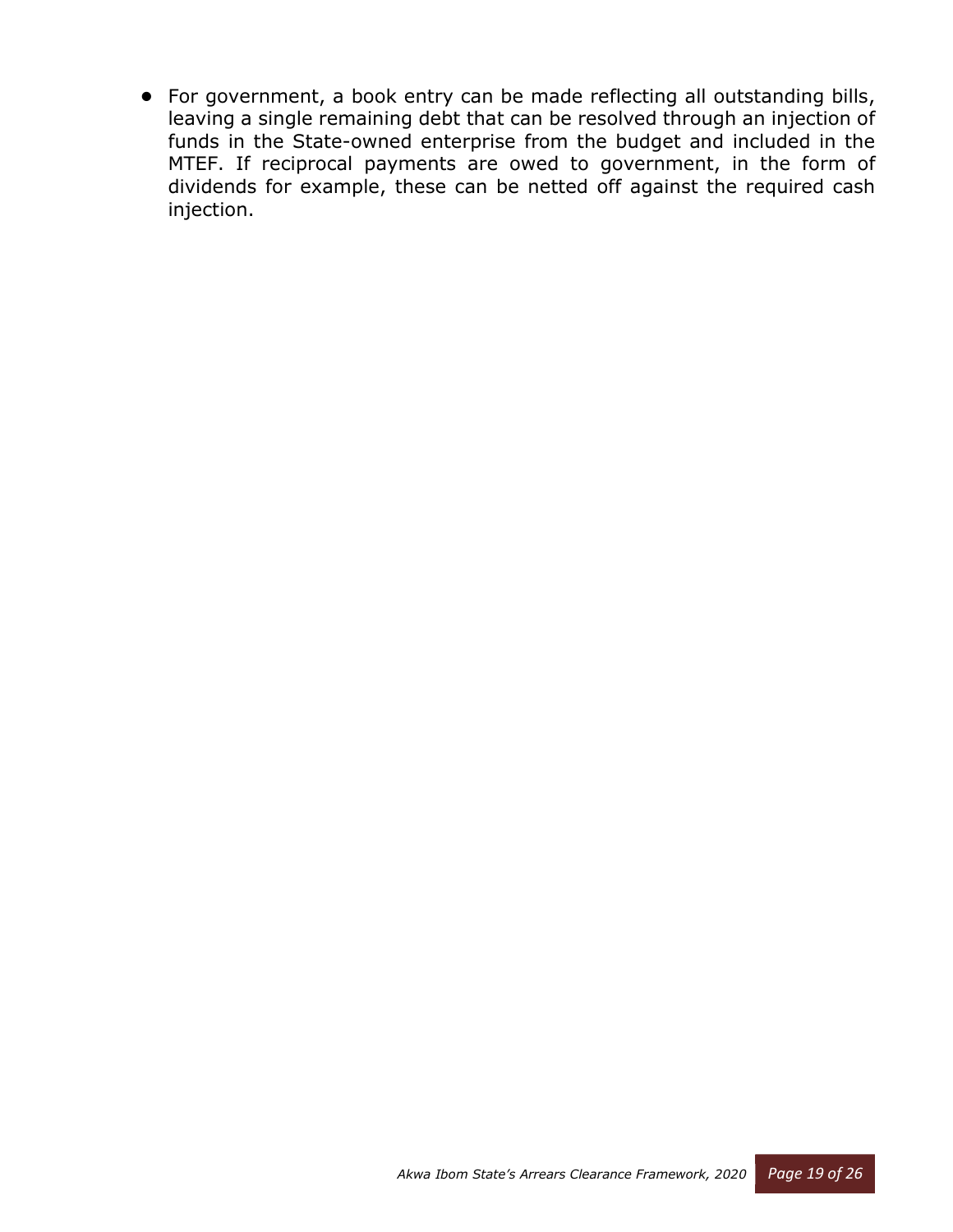Based on the above processes, the **Multi-Year Funding Plan** for clearing the domestic arrears for Akwa Ibom State for the years 2020 – 2025 is as shown in the following table

| <b>AKWAIBOM STATE</b><br>Multi-year funding plan for clearing                                 |                            |                                                                              |              |              |              |              |
|-----------------------------------------------------------------------------------------------|----------------------------|------------------------------------------------------------------------------|--------------|--------------|--------------|--------------|
| domestic expenditure arrears<br><b>NOTES</b><br>All numbers are presented in billion          |                            |                                                                              |              |              |              |              |
| naira<br>All input cells are coloured pink                                                    |                            |                                                                              |              |              |              |              |
| All calculation cells are coloured yellow                                                     |                            |                                                                              |              |              |              |              |
| All linked cells are coloured blue                                                            |                            |                                                                              |              |              |              |              |
| <b>Domestic Arrears Clearance</b><br><b>Financing Targets</b>                                 | <b>Value</b>               | <b>Notes</b>                                                                 |              |              |              |              |
| Finance (some) clearance of arrears<br>from budget surplus?                                   | Yes                        |                                                                              |              |              |              |              |
| Finance (some) clearance of arrears<br>through formal debt                                    | Yes                        |                                                                              |              |              |              |              |
| Target domestic expenditure arrears<br>percentage decline (minimum)                           | 10.0%                      | State Target - shown here is the basic target of the<br>SFTAS DLI#8          |              |              |              |              |
| <b>Fiscal Projection Assumptions [IF</b><br><b>NO STATE MTEF FIGURES</b><br><b>AVAILABLE1</b> | <b>Value</b>               | <b>Notes</b>                                                                 |              |              |              |              |
| Annual percentage growth in revenue -<br>FAAC and VAT (nominal)                               | 12.5%                      | State MTEF - shown here is national nominal GDP<br>growth                    |              |              |              |              |
| Annual percentage growth in revenue -<br>IGR (nominal)                                        | 20.0%                      | State MTEF/IGR Policy - shown here is basic target<br>for SFTAS DLI#4 on IGR |              |              |              |              |
| Annual percentage growth in recurrent                                                         |                            | <b>State MTEF/Fiscal</b>                                                     |              |              |              |              |
| expenditure - non interest (nominal)<br>Annual percentage growth in capital                   | 5.0%                       | Policy<br>State MTEF/Fiscal Policy - shown here is national                  |              |              |              |              |
| expenditure (nominal)<br>Balanced Budget i.e. no budget deficit in                            | 12.5%                      | nominal GDP growth<br>State MTEF/Fiscal                                      |              |              |              |              |
| the future (budget surplus allowed)                                                           | Yes                        | Policy                                                                       |              |              |              |              |
| <b>SUMMARY BUDGET FRAMEWORK</b>                                                               | <b>Fiscal Year</b>         |                                                                              |              |              |              |              |
|                                                                                               |                            |                                                                              |              |              |              |              |
| <b>Billion Naira</b>                                                                          | 2020 Actual                | 2021<br>Proj                                                                 | 2022<br>Proj | 2023<br>Proj | 2024<br>Proj | 2025<br>Proj |
| <b>Total Budget Revenue and Grants</b>                                                        | 190.20                     | 193.90                                                                       | 183.65       | 183.65       | 183.65       | 178.65       |
| Total Net FAAC allocation exc VAT                                                             | 132.23                     | 132.23                                                                       | 132.23       | 132.23       | 132.23       | 132.23       |
| <b>VAT</b>                                                                                    | 15.81                      | 15.81                                                                        | 15.81        | 15.81        | 15.81        | 15.81        |
| <b>IGR</b>                                                                                    | 30.61                      | 30.61                                                                        | 30.61        | 30.61        | 30.61        | 30.61        |
| Grants and Other Revenue (inc. one-<br>off items such as Paris Club refund)                   | 11.55                      | 15.25                                                                        | 5.00         | 5.00         | 5.00         |              |
| <b>Total Budget Expenditure</b>                                                               | 185.23                     | 186.23                                                                       | 186.23       | 190.23       | 195.23       | 199.73       |
| Personnel Cost and Pensions                                                                   | 49.43                      | 49.43                                                                        | 49.43        | 49.43        | 49.43        | 49.43        |
| Other Recurrent (Overheads,<br>Transfers) exc. interest payments                              | 44.35                      | 44.35                                                                        | 44.35        | 44.35        | 44.35        | 44.35        |
| Interest Payments & other recurrent<br>debt charges                                           | 0.00                       | 1.00                                                                         | 1.00         | 1.00         | 1.00         |              |
| Capital expenditures                                                                          | 91.45                      | 91.45                                                                        | 91.45        | 91.45        | 91.45        | 91.45        |
| Expenditure adjustments (to achieve<br>budget target)                                         | 0.00                       |                                                                              |              | 4.00         | 9.00         | 14.50        |
| <b>Overall Balance</b><br><b>SUMMARY Borrowing, Financing and</b>                             | 4.97<br><b>Fiscal Year</b> | 7.67                                                                         | $-2.58$      | $-6.58$      | $-11.58$     | $-21.08$     |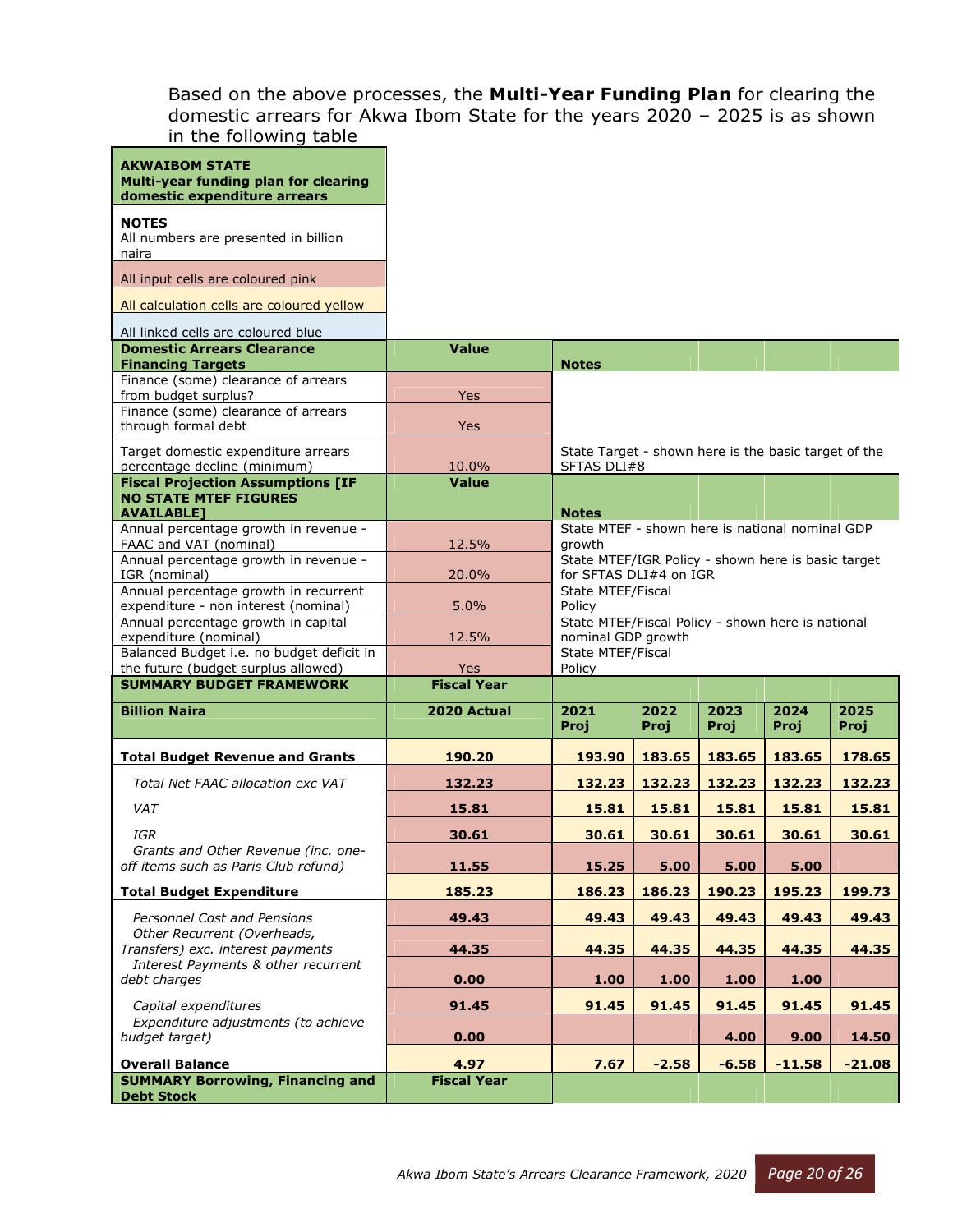| <b>Gross and Net Borrowing Needs</b><br>4.97<br>7.67<br>$-2.58$<br>$-6.58$<br>$-11.58$<br>$-21.08$<br>(1) Overall Balance<br>(2) Investments - Accumulation of<br>financial assets<br>62.00<br>0.00<br>0.00<br>0.00<br>0.00<br>0.00<br>(3) Debt Amortization<br>(excl. Arrears Clearance)<br>53.21<br>2.00<br>2.00<br>2.00<br>2.00<br>2.00<br>(4) Arrears Clearance<br>28.12<br>28.12<br>28.12<br>30.00<br>9.40<br>0.00<br>Gross Borrowing Needs (5) =<br>$(2)+(3)+(4)-(1)$<br>22.45<br>32.70<br>140.24<br>36.70<br>22.98<br>23.08<br>Net Borrowing Needs $(6) = (2)-(1)$<br>2.58<br>11.58<br>21.08<br>57.03<br>$-7.67$<br>6.58 |
|---------------------------------------------------------------------------------------------------------------------------------------------------------------------------------------------------------------------------------------------------------------------------------------------------------------------------------------------------------------------------------------------------------------------------------------------------------------------------------------------------------------------------------------------------------------------------------------------------------------------------------|
|                                                                                                                                                                                                                                                                                                                                                                                                                                                                                                                                                                                                                                 |
|                                                                                                                                                                                                                                                                                                                                                                                                                                                                                                                                                                                                                                 |
|                                                                                                                                                                                                                                                                                                                                                                                                                                                                                                                                                                                                                                 |
|                                                                                                                                                                                                                                                                                                                                                                                                                                                                                                                                                                                                                                 |
|                                                                                                                                                                                                                                                                                                                                                                                                                                                                                                                                                                                                                                 |
|                                                                                                                                                                                                                                                                                                                                                                                                                                                                                                                                                                                                                                 |
|                                                                                                                                                                                                                                                                                                                                                                                                                                                                                                                                                                                                                                 |
| 2022<br>2023<br>2024<br>2025<br>2020 Actual<br><b>2021 Proj</b><br>Proj<br>Proj<br>Proj<br>Proj<br><b>Sources of Financing</b>                                                                                                                                                                                                                                                                                                                                                                                                                                                                                                  |
| <b>Domestic Debt_Total</b><br>122.03<br>0.00<br>0.00<br>0.00<br>0.00<br>0.00                                                                                                                                                                                                                                                                                                                                                                                                                                                                                                                                                    |
| 1. Commercial Bank Loans<br>35.24                                                                                                                                                                                                                                                                                                                                                                                                                                                                                                                                                                                               |
| 2. State Bonds<br>0.00                                                                                                                                                                                                                                                                                                                                                                                                                                                                                                                                                                                                          |
| 3. CBN Development Financing<br>(Agric, Infrastructure, MSMEDF)<br>2.00                                                                                                                                                                                                                                                                                                                                                                                                                                                                                                                                                         |
| <b>4. FGN Borrowing</b><br>84.79                                                                                                                                                                                                                                                                                                                                                                                                                                                                                                                                                                                                |
| 0.00<br>5. Domestic Expenditure Arrears<br>0.00<br>0.00<br>0.00<br>0.00<br>0.00                                                                                                                                                                                                                                                                                                                                                                                                                                                                                                                                                 |
| <b>External Debt Total</b><br>18.21                                                                                                                                                                                                                                                                                                                                                                                                                                                                                                                                                                                             |
| Asset privatization proceeds/other<br>0.00<br>funds                                                                                                                                                                                                                                                                                                                                                                                                                                                                                                                                                                             |
| 0.00<br>0.00<br><b>Total Financing</b><br>140.24<br>0.00<br>0.00<br>0.00                                                                                                                                                                                                                                                                                                                                                                                                                                                                                                                                                        |
| <b>Financing Gap (Total Financing</b><br>minus Gross Borrowing)<br>$-32.70$<br>$-36.70$<br>$-22.98$<br>$-23.08$<br>0.00<br>$-22.45$                                                                                                                                                                                                                                                                                                                                                                                                                                                                                             |
| <b>2021 Proj</b><br>2020 Actual<br>2022<br>2023<br>2024<br>2025                                                                                                                                                                                                                                                                                                                                                                                                                                                                                                                                                                 |
| Proj<br>Proj<br>Proj<br>Proj<br>Debt Stock (End of Year)                                                                                                                                                                                                                                                                                                                                                                                                                                                                                                                                                                        |
| <b>Domestic Debt Total</b><br>215.79<br>65.64<br>37.52<br>9.40<br>0.00<br>0.00                                                                                                                                                                                                                                                                                                                                                                                                                                                                                                                                                  |
| 35.24<br>1. Commercial Bank Loans                                                                                                                                                                                                                                                                                                                                                                                                                                                                                                                                                                                               |
| 0.00<br>2. State Bonds<br>3. CBN Development Financing                                                                                                                                                                                                                                                                                                                                                                                                                                                                                                                                                                          |
| (Agric, Infrastructure, MSMEDF)<br>2.00                                                                                                                                                                                                                                                                                                                                                                                                                                                                                                                                                                                         |
| <b>4. FGN Borrowing</b><br>84.79<br><b>5. Domestic Expenditure</b>                                                                                                                                                                                                                                                                                                                                                                                                                                                                                                                                                              |
| 93.76<br>9.40<br>0.00<br><b>Arrears</b><br>65.64<br>37.52<br>0.00                                                                                                                                                                                                                                                                                                                                                                                                                                                                                                                                                               |
| <b>Contractor Arrears</b><br>64.78<br>45.35<br>25.92<br>6.49<br>0.00<br>0.00                                                                                                                                                                                                                                                                                                                                                                                                                                                                                                                                                    |
| <b>Pension and Gratuities</b><br>28.98<br>20.29<br>11.60<br>0.00<br>0.00<br>2.91                                                                                                                                                                                                                                                                                                                                                                                                                                                                                                                                                |
| <b>Salaries</b><br>0.00<br>0.00<br>0.00<br>0.00<br>0.00<br>0.00                                                                                                                                                                                                                                                                                                                                                                                                                                                                                                                                                                 |
| <b>External Debt Total</b><br>18.21                                                                                                                                                                                                                                                                                                                                                                                                                                                                                                                                                                                             |
| <b>Total Debt Stock</b><br>234.00<br>65.64<br>37.52<br>9.40<br>0.00<br>0.00                                                                                                                                                                                                                                                                                                                                                                                                                                                                                                                                                     |
| $-9.40$<br><b>Total Debt Stock annual change</b><br>$-168.36$<br>$-28.12$<br>$-28.12$<br>0.00                                                                                                                                                                                                                                                                                                                                                                                                                                                                                                                                   |
| 2020 Actual<br>2021Proj<br>2022<br>2023<br>2024<br>2025<br>Proj<br>Proj<br>Proj<br>Proj<br><b>Domestic Arrears Dynamics</b>                                                                                                                                                                                                                                                                                                                                                                                                                                                                                                     |
| Annual change in domestic arrears<br>stock (naira billion)<br>$-28.12$<br>$-28.12$<br>$-28.12$<br>$-9.40$<br>0.00                                                                                                                                                                                                                                                                                                                                                                                                                                                                                                               |
| Annual percentage in domestic<br>arrears stock (%)<br>30%<br>43%<br>75%<br>100%<br>#DIV/0!                                                                                                                                                                                                                                                                                                                                                                                                                                                                                                                                      |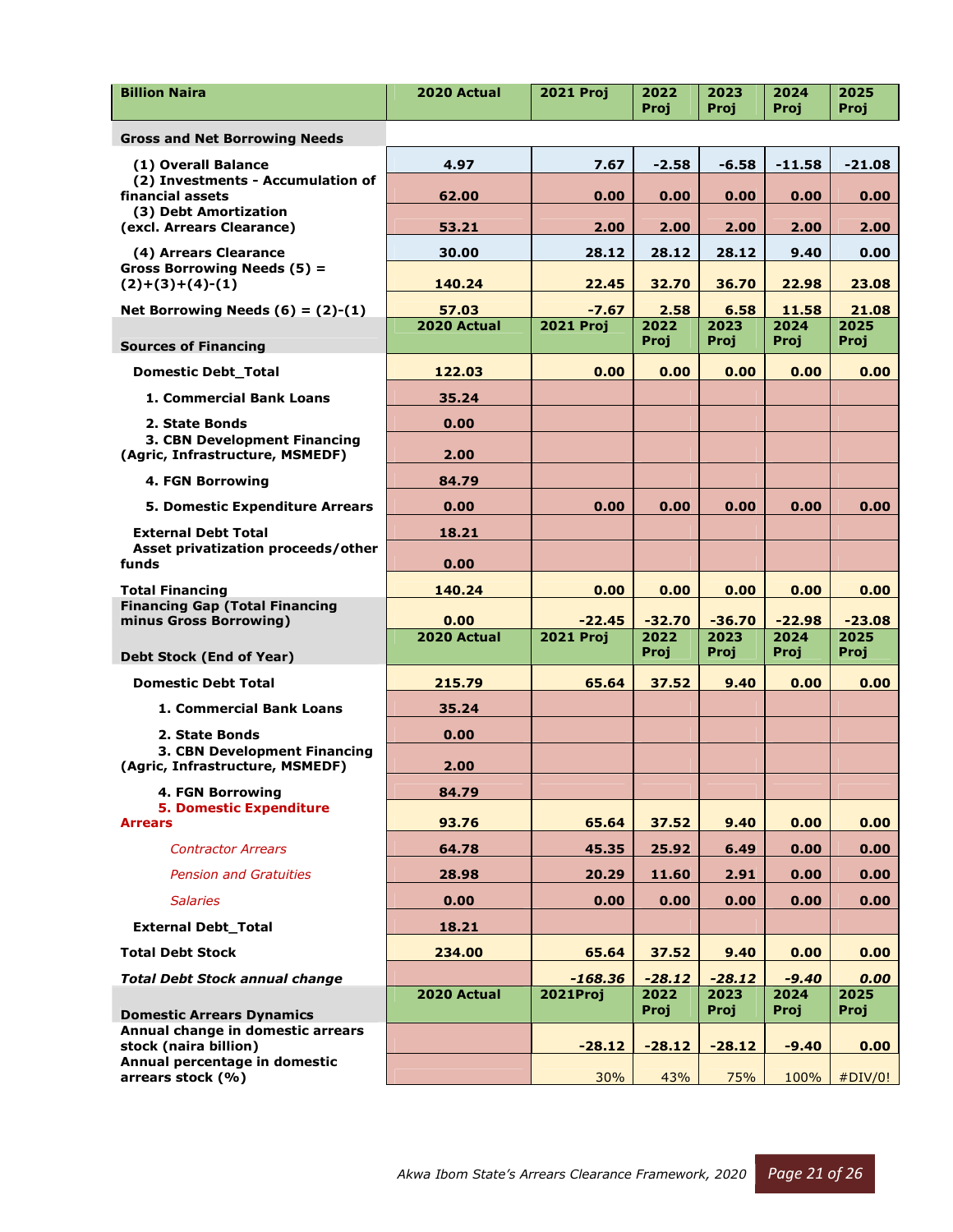# **3 PRIORITIZATION CRITERIA FOR ARREARS CLEARANCE**

The prioritization of arrears clearance shall be based on transparent criteria; depending on the nature of the arrears, these might include the following:

- **Socioeconomic impact:** Arrears to economically sensitive or vulnerable sectors, such as salaries of low-income workers, pensions, and social benefits, shall be prioritized.
- **Age of Debts:** Older obligations shall have priority over newer obligations.
- **Cost**: Arrears that accrue interest and penalty charges shall have priority.
- **Risk:** Arrears that may result in legal action, disruption of essential services, or cost escalation of future supplies to government shall be prioritized.
- **Value:** The government shall grade the debts according to their amount. Whereas large amounts are placed in the lower rung of the ladder, smaller amounts may be accommodated as early as possible.

Akwa Ibom State Government shall specifically adopt any of the following criteria/approaches in deciding which of her domestic expenditure arrears are to be paid.

#### **3.1 Prioritization Criteria/Approaches between Types of Arrears Approach 1:**

Allocation of available fund among the types of the arrears in proportion to their share of the total outstanding stock of arrears

#### **Approach 2:**

Allocation of available fund on a particular type of arrears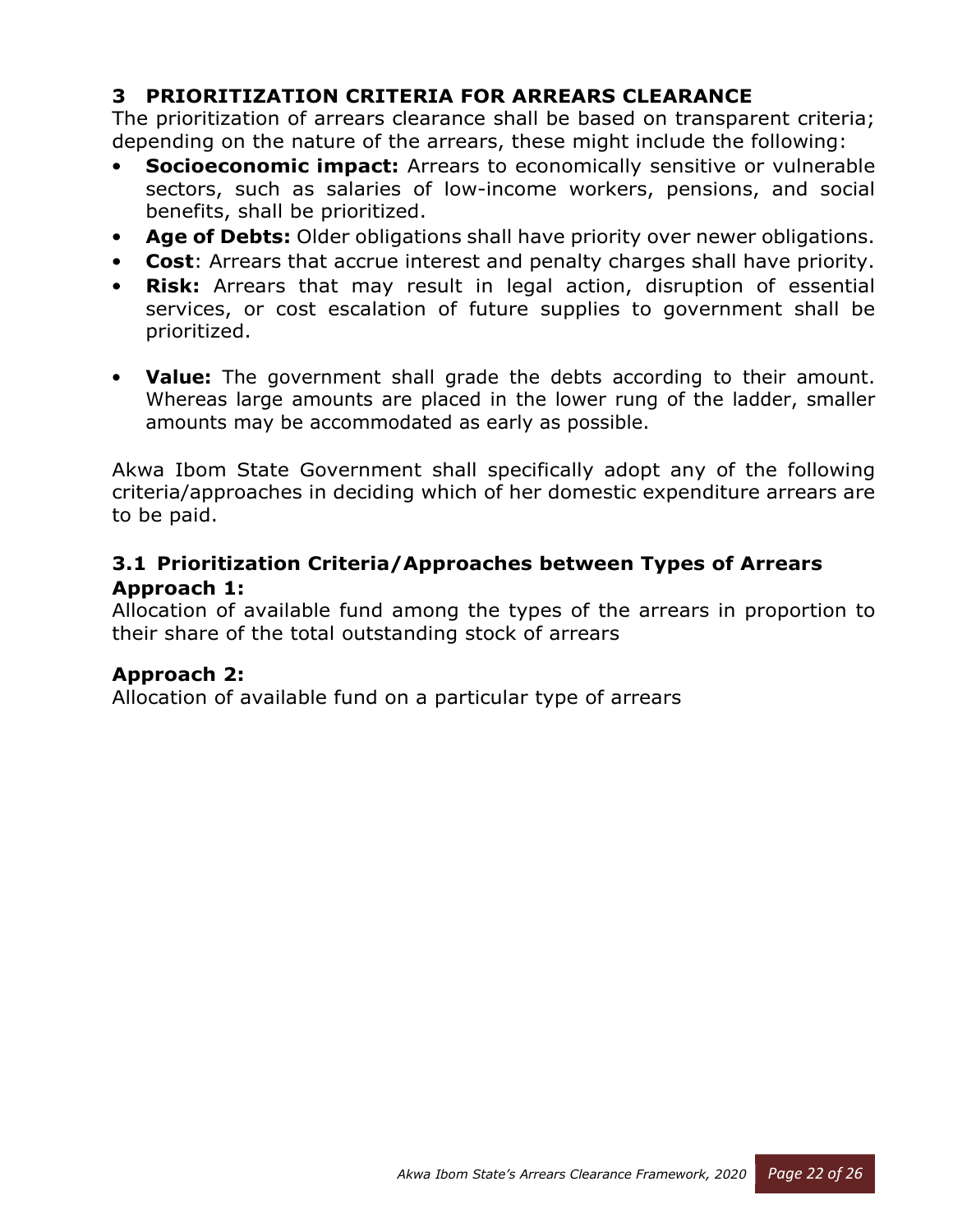# **3.2 Prioritization within Types of Arrears with Rationale:**

| S/N | <b>Criteria/Approaches</b>  | <b>Rationale</b>                                                                                                                                                                                            | <b>Required Data</b>                                           |
|-----|-----------------------------|-------------------------------------------------------------------------------------------------------------------------------------------------------------------------------------------------------------|----------------------------------------------------------------|
| 1   | Contractors                 |                                                                                                                                                                                                             |                                                                |
|     | <b>Ongoing Works First</b>  | ongoing<br>Ensure<br>works<br>are<br>completed                                                                                                                                                              | Status of project<br>construction                              |
|     | Largest Value First         | Largest injury in terms of arrears<br>value is addressed first                                                                                                                                              | Value<br>of<br>outstanding<br>arrears                          |
|     | <b>Smallest Value First</b> | Allows many individual arrears to<br>be paid immediately and focus<br>funds on small firms that may be<br>vulnerable to cash flow problems<br>(assuming most small arrears<br>are owed to small contractors | Value<br>of<br>outstanding<br>arrears                          |
|     | <b>Oldest First</b>         | Creditor who has been waiting<br>longest is paid first                                                                                                                                                      | Date<br>missed<br>payment was due                              |
|     | Subject to penalties first  | Paying<br>that<br>bear  <br>arrears<br>penalties<br>for<br>late<br>payment  <br>reduces cost to State                                                                                                       | Contract<br>terms<br>whether<br>provided<br>for late penalties |
| 2   | <b>Salaries</b>             |                                                                                                                                                                                                             |                                                                |
|     | Oldest first                | Largest injury (in terms of delay)<br>is addressed first                                                                                                                                                    | Date<br>missed<br>payment was due                              |
|     | Smallest first              | Allows many individual arrears to<br>be paid immediately and focuses<br>funds on lowest paid workers<br>that may be vulnerable to cash<br>flow problems                                                     | Value<br>of<br>outstanding<br>arrears                          |
|     | Equal Percent to all        | Staff<br>All<br>receive<br>something<br>regardless<br>of<br>when<br>salary<br>payment was first missed or level<br>of salary                                                                                | Amount owed<br>to<br>staff                                     |
| 3   | Pension and Gratuities      |                                                                                                                                                                                                             |                                                                |
|     | Oldest First                | Largest injury (in terms of delay)<br>is addressed first                                                                                                                                                    | Date<br>missed<br>payment was due                              |
|     | Equal Percent to all        | All<br>receive<br>pensioners<br>something, regardless of when<br>they retired                                                                                                                               | Amount owed to<br>each pensioner                               |
| 4   | Judgment Debt               |                                                                                                                                                                                                             |                                                                |
|     | <b>Oldest First</b>         | Largest injury (in terms of delay)<br>is addressed first                                                                                                                                                    | Date<br>missed<br>payment was due                              |
|     | Equal Percent to all        | All claimants receive something,<br>regardless of when contracts fall<br>due.                                                                                                                               | Amount owed to<br>each contractor                              |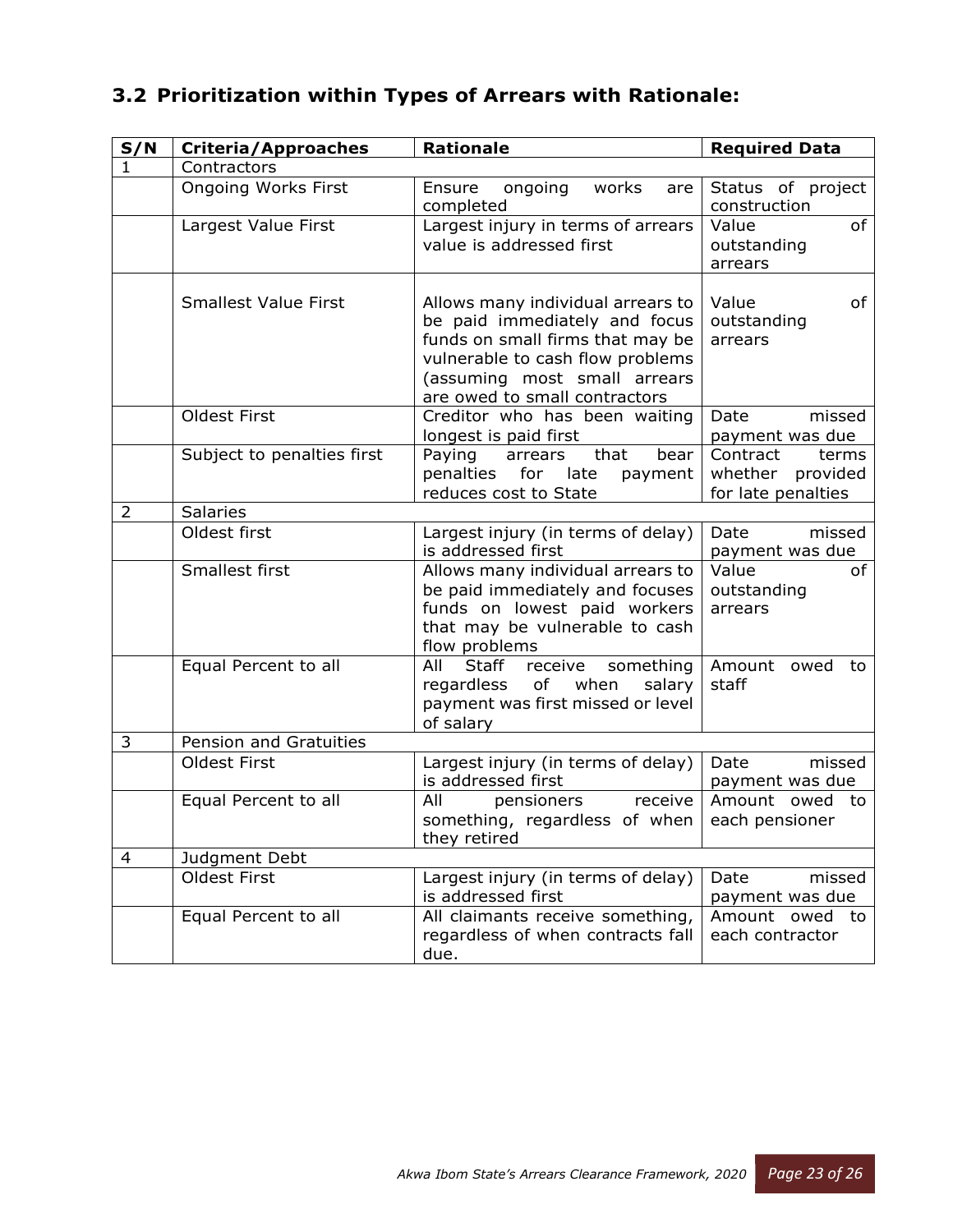# **4 ORGANIZATION/INSTITUTIONAL ARRANGEMENT**

# **4.1 Description of the organization/Institutional Arrangement for Implementation of the Framework**

Akwa Ibom State Government has put in place a **Domestic Arrear Clearance Committee** as an institutional arrangement charged with the overall arrears clearance process, including recording, verification, classification, reporting, prioritization and clearance of government domestic expenditure arrears in the state.

The Arrears Clearance Committee shall oversee arrears liquidation to ensure the consistent application of the principles of the framework. The committee shall ensure that payments are made in accordance with the agreed prioritization criteria. This committee shall receive reports from spending units, and prepare periodic (for example, quarterly) reports to the Ministry of Finance and the Governor's office on the performance of entities on payment of arrears.

The reports shall highlight any non-reporting spending units and recommend remedial actions.

#### **4.2 Objective and Responsibilities of the Arrangement:**

The Committee will support the Ministry of Finance in its responsibility for accurate recording, verification and reporting of domestic arrears balances across all types.

The Duties of the Committee shall include, but not limited to the following:

- i. Implement and from time to time review the State's Arrears Clearance Framework (ACF), including policies on prioritization and clearance of arrears
- ii. Introduction of specific guidelines setting out the roles and responsibility of individuals and institutions for the recording, verification of domestic arrears on agreed recording templates,
- iii. The creation, maintenance and regular (monthly) update of an accurate internal domestic expenditure arrears database and the publiclyaccessible online version of the database,
- iv. Oversight of the overall recording, verification and reporting process for domestic expenditure arrears.
- v. Ensure adequate classification of the arrears for prioritization purposes,
- vi. Provide accurate monthly, quarterly and annually reports that present the true position for verified domestic arrears and the progress made in implementing the State's ACF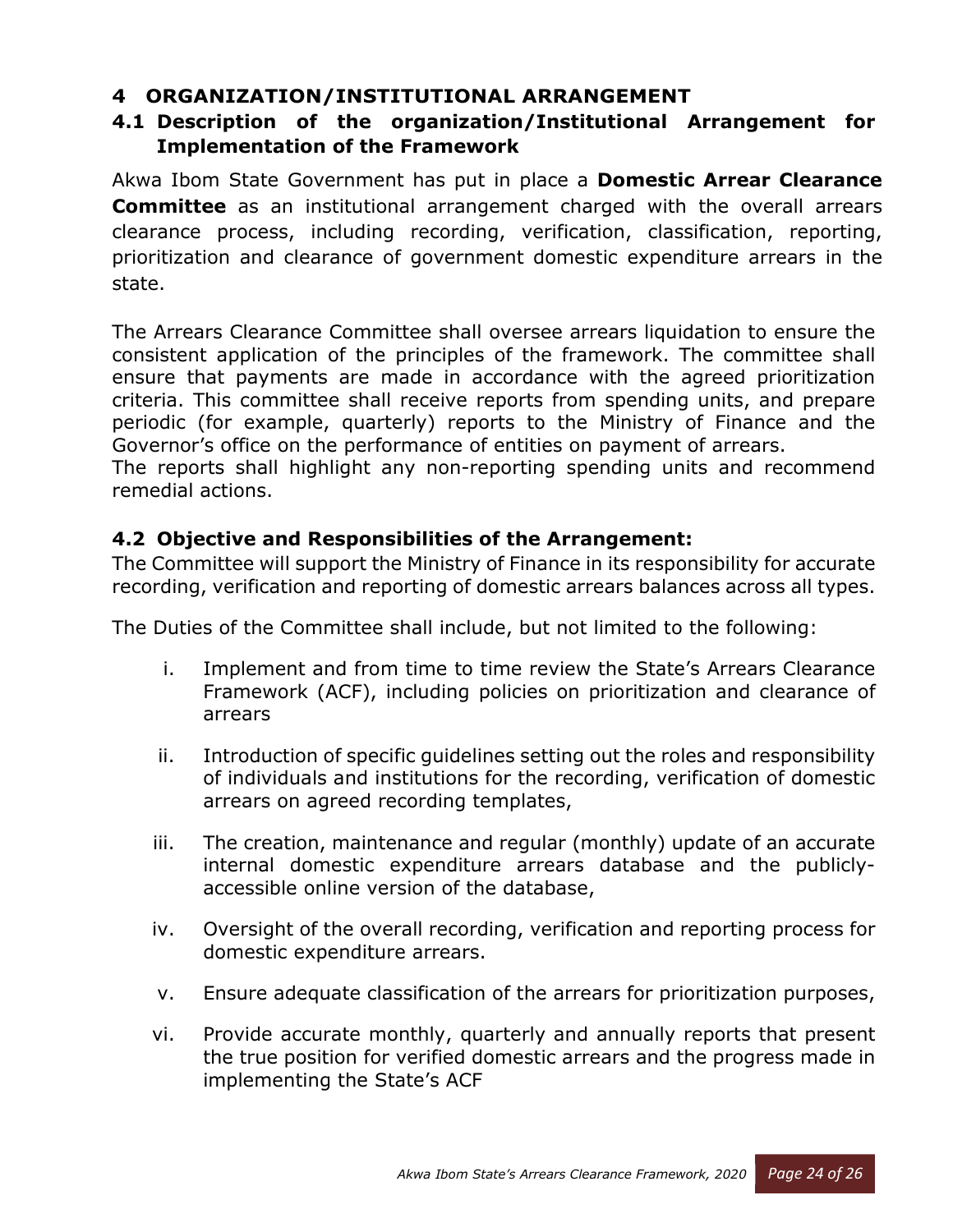# **4.3 Specific Activities**

Specific activities for the committee will include but are not limited to the following:

- i. Implement and do a periodic review of the ACF
- ii. Adoption and implementation of records management guidelines for domestic arrears.
- iii. Adoption and implementation of verification guidelines for all types of domestic arrears.
- iv. Establishment of a consolidated internal domestic arrears database.
- v. Establishment of a publicly accessible online version of the database.
- vi. Reporting of valid and verified domestic arrears to end-users.
- vii. Produce the State Arrears Recording, Verification and Clearance Report.

#### **4.4 Monitoring and Reporting of the Arrangement**

The Committee will report directly to the State's Governor through the Honourable Commissioner for Finance.

#### **4.5 Membership of the Committee**

| S/N          | <b>TITLE</b>                                        | <b>POSITION</b> |
|--------------|-----------------------------------------------------|-----------------|
|              | <b>Commissioner for Finance</b>                     | Chairman        |
|              | Commissioner for Economic Development and Ibom      |                 |
| ii.          | Deep Seaport                                        | Vice Chairman   |
| iii          | Attorney-General & Commissioner for Justice         | Member          |
| iv           | <b>State Auditor-General</b>                        | Member          |
| $\mathsf{V}$ | Permanent Secretary, Finance                        | Member          |
| vi           | Accountant-General                                  | Member          |
|              | Permanent Secretary, Ministry of Local Government & |                 |
| vii          | <b>Chieftaincy Affairs</b>                          | Member          |
| viii         | Auditor-General, Local Government                   | Member          |
|              | Akwa Ibom State Public Procurement Board Executive  |                 |
| ix           | Secretary                                           | Member          |
| $\mathsf{x}$ | <b>SFTAS Focal Person</b>                           | Member          |
| xi           | Head, Debt Management Office                        | Secretary       |